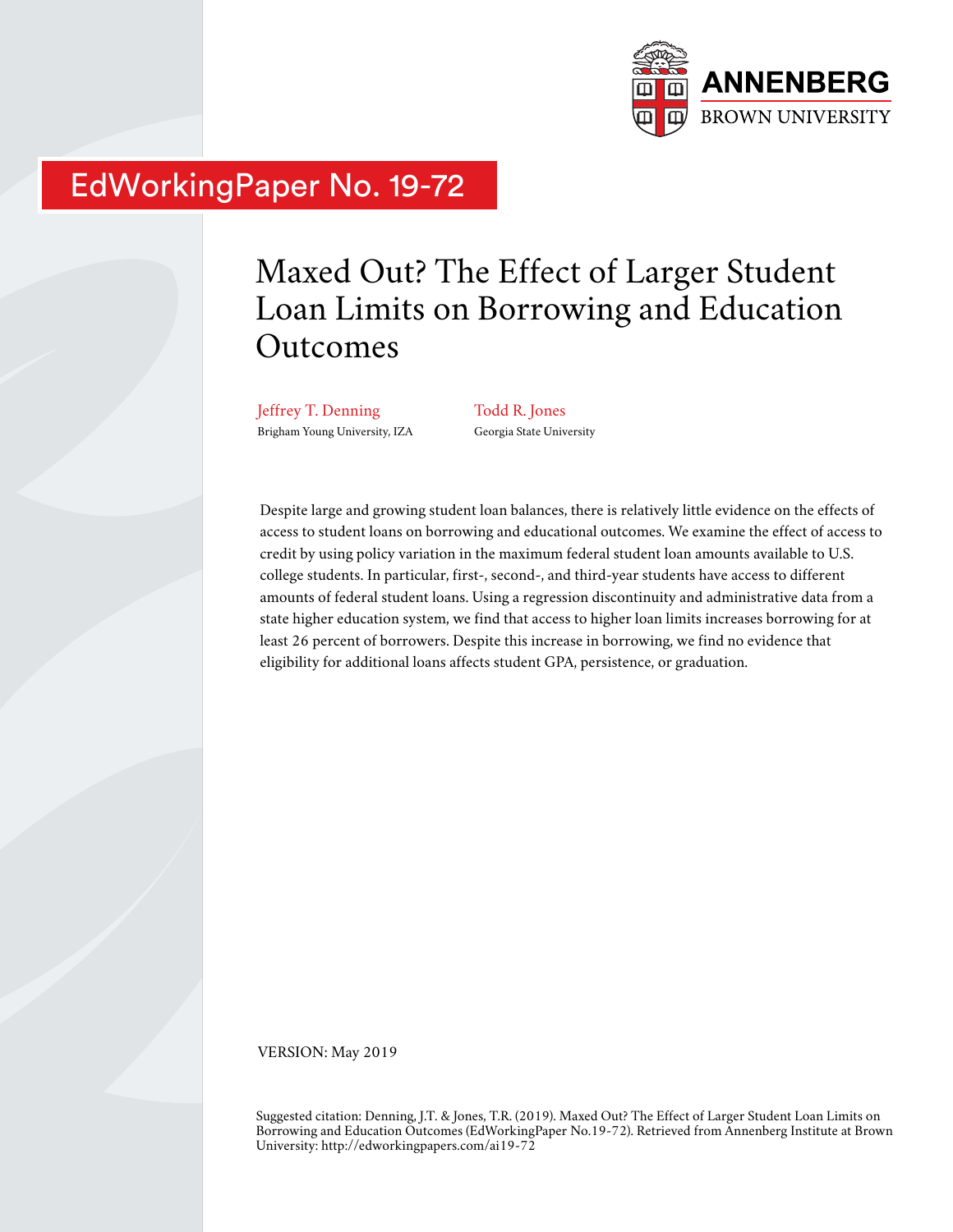# Maxed Out? The Effect of Larger Student Loan Limits on Borrowing and Education Outcomes

Jeffrey T. Denning[\\*](#page-1-0) Brigham Young University, IZA

> Todd R. Jones Georgia State University

> > March 2019

#### Abstract

Despite large and growing student loan balances, there is relatively little evidence on the effects of access to student loans on borrowing and educational outcomes. We examine the effect of access to credit by using policy variation in the maximum federal student loan amounts available to U.S. college students. In particular, first-, second-, and third-year students have access to different amounts of federal student loans. Using a regression discontinuity and administrative data from a state higher education system, we find that access to higher loan limits increases borrowing for at least 26 percent of borrowers. Despite this increase in borrowing, we find no evidence that eligibility for additional loans affects student GPA, persistence, or graduation.

 $\overline{a}$ 

<span id="page-1-0"></span><sup>\*</sup> The authors would like to thank participants at the BYU Junior Faculty Seminar, Rich Patterson, Ross Rubenstein, and Jonathan Smith for useful comments. They would also like to thank the Utah System of Higher Education for providing the data and useful feedback. The views expressed in this paper do not reflect the official position of the Utah System of Higher Education or the state of Utah.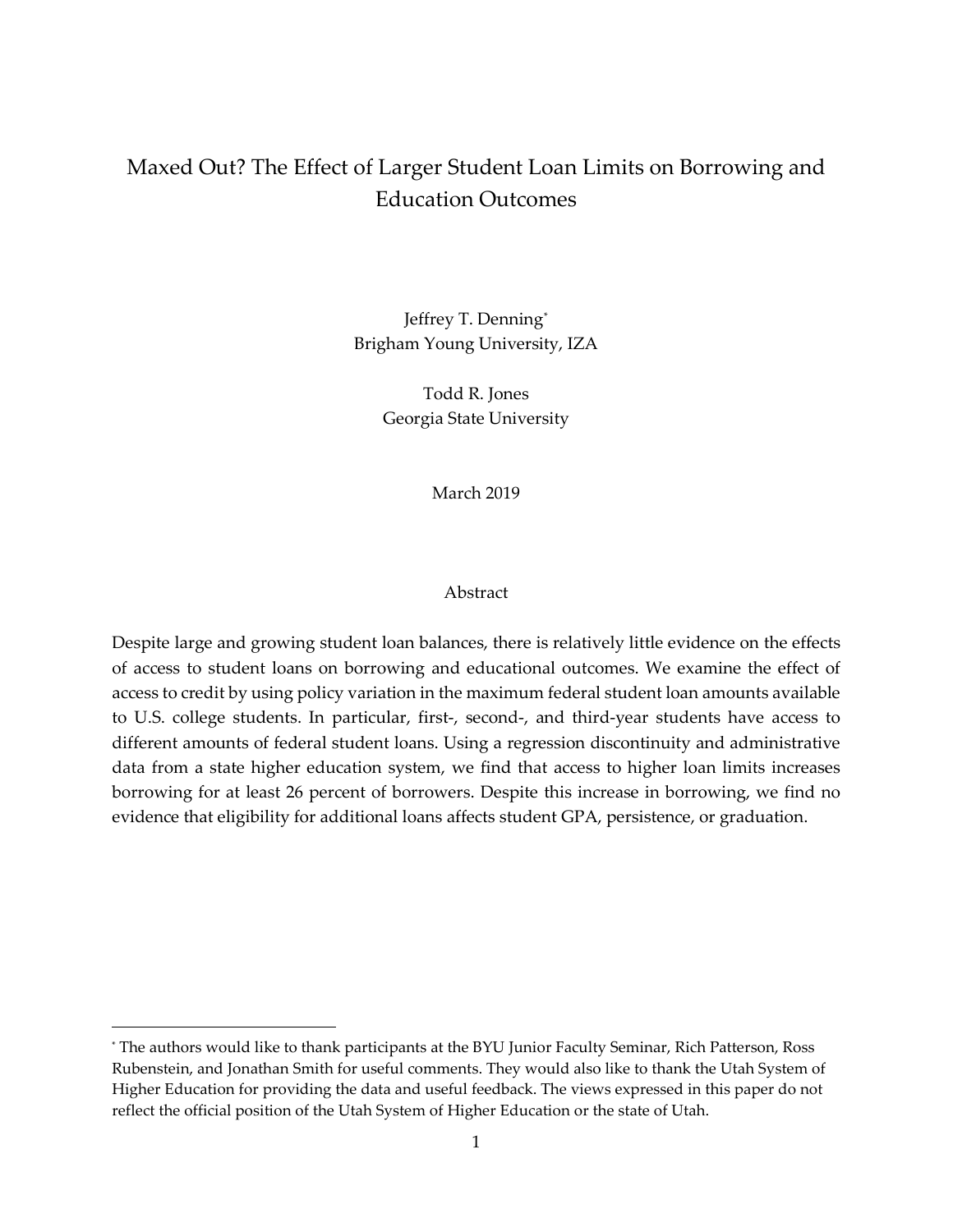#### **1. Introduction**

Student loan balances are large and growing. Outstanding federal student loan balances in 2018 exceeded \$[1](#page-2-0).5 trillion.<sup>1</sup> In 2014, there were 42 million borrowers with federal student debt. Moreover, student loans balances have grown by over 400% since 2000 (Looney and Yannelis, 2015). This level of student debt may be cause for concern for a number of reasons. A substantial number of borrowers are in default, which has serious consequences to the defaulter, including wage garnishment and damage to credit rating.[2](#page-2-1) Default also represents a substantial cost to the federal government: in 2016, over \$137 billion in student balances were in default (Mitchell, 2017).

Student loans can have human capital benefits if they lead students who would not otherwise attend college to do so. When policymakers increase access to student loans, they trade off potential benefits, including human capital accumulation, against potential costs, including increased default and distortions to economic decisions.<sup>[3](#page-2-2)</sup> Beyond the direct effects of human capital accumulation and default, student loans affect homeownership (Goodman, Isen, and Yannelis, 2018; Mezza et al., 2018), earnings (Gervais and Ziebarth, 2016), and occupational choice (Rothstein and Rouse, 2011). In addition, schools capture a large amount of federal loans through tuition (Lucca et. al, 2018). Quantifying the human capital benefits of student loans is important given the large amount of student loans and the high costs of the program.

Relatively little is known about how access to student loans changes borrowing behavior and educational outcomes. This lack of evidence is largely due to U.S. students' near-universal access to student loans—most students attending college are able to borrow federal loans regardless of family need—limiting policy variation needed for identification. Knowing how credit take up changes in response to changes in loan eligibility informs household finance decisions and policy about the structure of student loan offers. Given that human capital

l

<span id="page-2-0"></span><sup>1</sup> Board of Governors of the Federal Reserve System (2018)

<span id="page-2-1"></span><sup>2</sup> The two-year cohort default rate (more than 270 days delinquent) in 2010 was approximately 10 percent (Looney and Yannelis, 2015).

<span id="page-2-2"></span><sup>&</sup>lt;sup>3</sup> Another benefit may be the direct utility gain from additional consumption while students are in school (Denning, Marx, Turner 2018).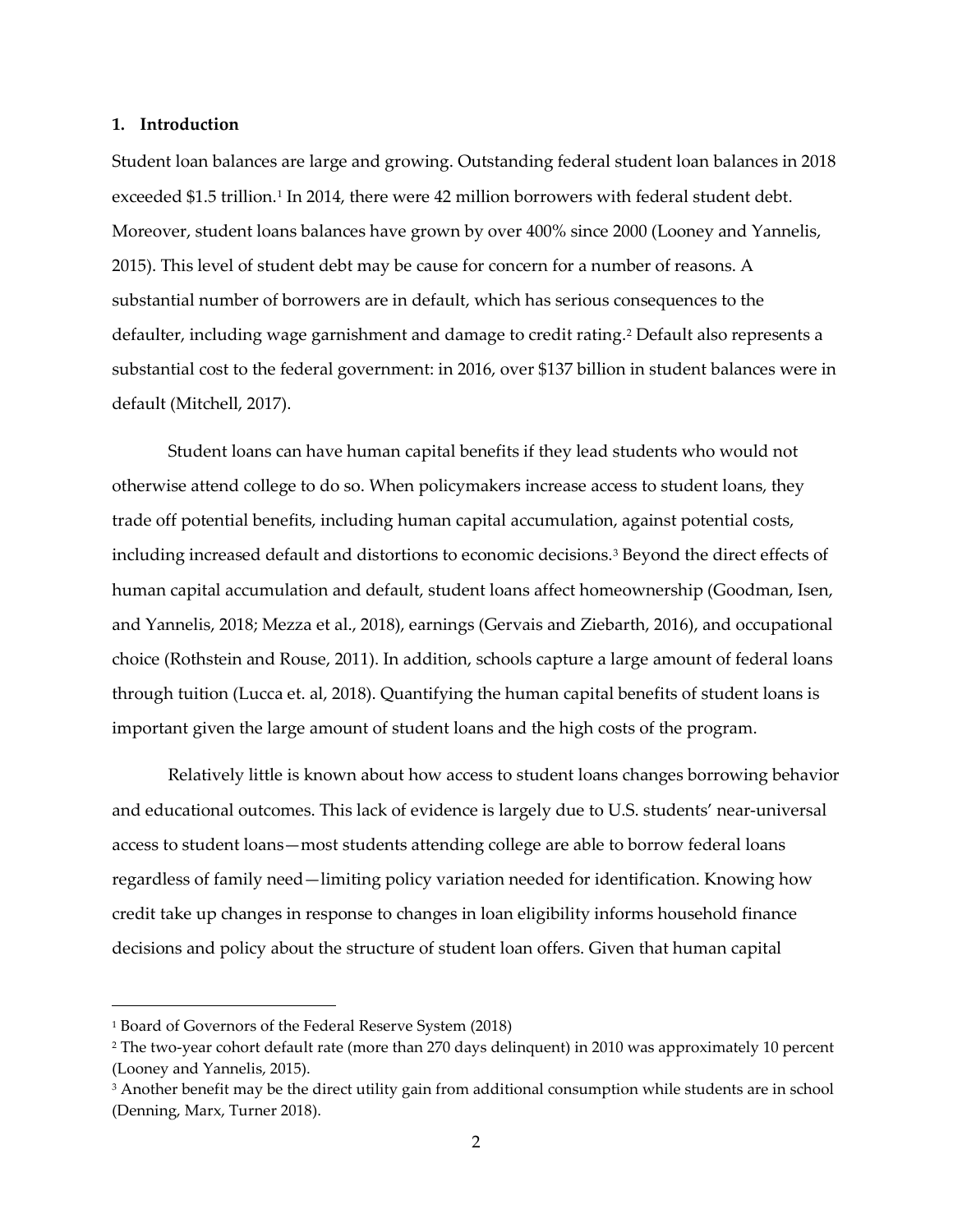benefits are the motivation behind the large student loan program in the United States, there is comparatively little evidence on the benefits of student loans.

Using administrative data from all public universities in Utah, we consider how eligibility for higher student loan amounts affects borrowing and educational outcomes for enrolled college students. First-, second-, and third-year students have access to different annual federal loan limits. We use the cumulative credit cutoffs for classification to second- and third-year students in a regression discontinuity framework to study the effects of access to additional subsidized loans.[4](#page-3-0) First, we document that having access to higher loan limits does increase borrowing. We then estimate that at least one quarter of borrowers in our sample change their student loan amounts in response to higher student loan limits; this suggests that credit constraints are important for this group of students. Finally, we consider the impact of higher federal loan limits on credits accumulated, grade point average (GPA), persistence, and graduation. We find that access to higher student loan amounts does not affect any of these educational outcomes.

Several studies have considered the human capital effects of student loans. These papers overcome the challenge of near-universal access in the U.S. by treating some students with information about loans, changing the loan offer (but not eligibility), making within-person across time comparisons, or focusing on another country. Marx and Turner (Forthcoming) randomize offers of student loans at a community college, but do not change student loan eligibility. In their setting, some students receive an offer of no student loans, while others receive an offer of their maximum student loan eligibility. Students who receive student loan offers increase borrowing, GPA, credit accumulation, and transfer to four-year institutions. Barr, Bird, and Castleman (2016) text students at a community college to prompt active choice about borrowing decisions. Students reduce student loan amounts and drop out of college a semester earlier as a result. Solis (2017) considers eligibility for student loans in Chile and finds that student loans increase enrollment and college attainment. Schmeiser et al. (Forthcoming) consider the effect of student loans at Montana State University and the University of Montana.

l

<span id="page-3-0"></span><sup>4</sup> Throughout, we use "cutoff" and "threshold" interchangeably.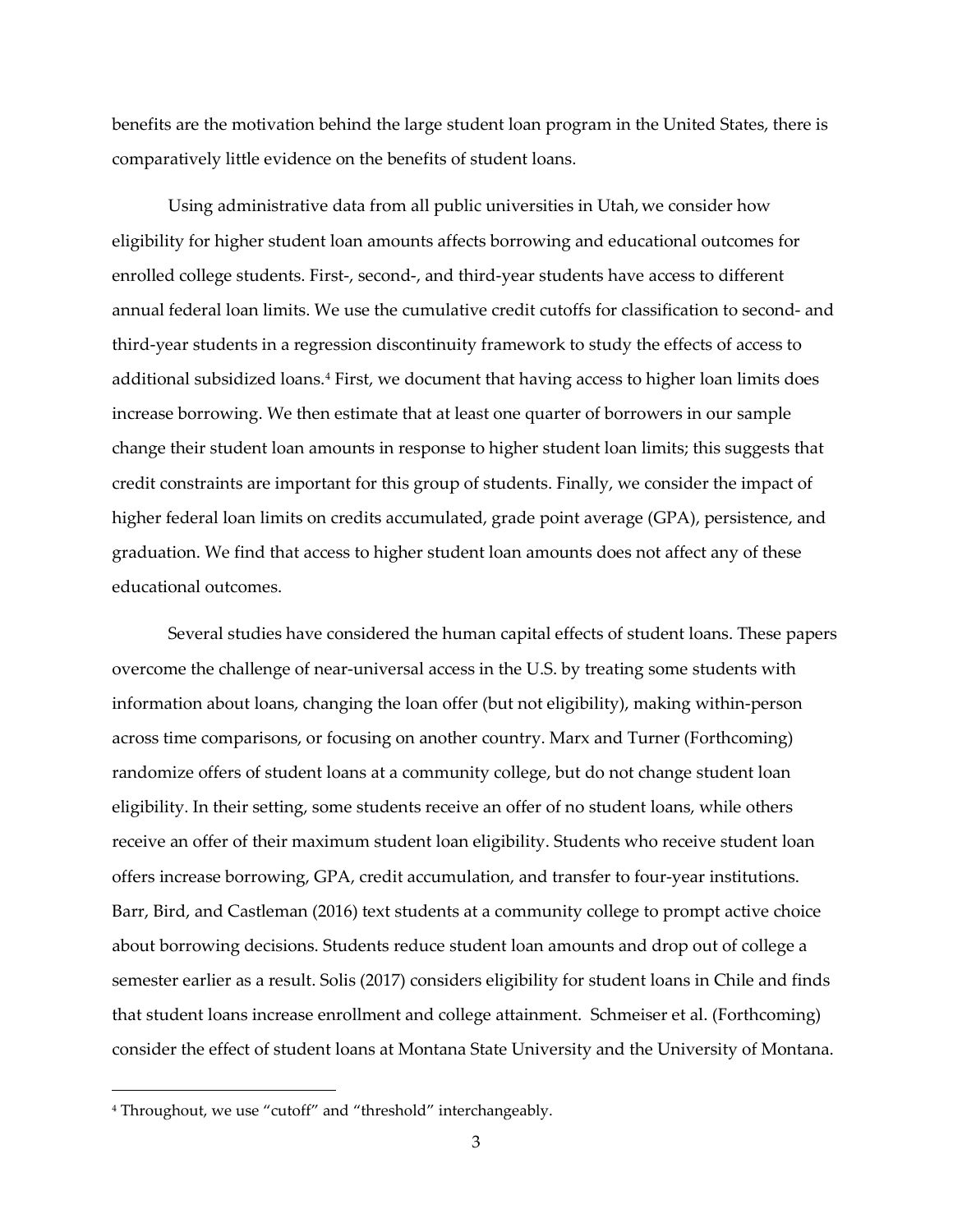They use a person fixed effect approach to quantify the effects of student loans. This approach assumes that students who opt to borrow student loans do not experience a contemporaneous shock that may affect student outcomes. They find that students who borrow have higher GPAs and attempt more credits.<sup>[5](#page-4-0)</sup>

The current paper adds to this literature by measuring the academic benefits of higher loan limits in the United States, in particular at the public universities in the state of Utah.<sup>[6](#page-4-1)</sup> Existing papers on the educational effects of student loans in the United States primarily focus on community colleges. We also consider another meaningful policy margin—higher student loan maximums, or the intensive margin of borrowing These maximums affect student loan balances for relatively high borrowers, which are an important group for dollars in default (Looney and Yannelis, 2018). Somewhat surprisingly, borrowers with low loan amounts are more likely to default (Looney and Yannelis, 2015). However, half of all dollars in default are from borrowers with balances over \$25,000, making high-balance borrowers important for understanding default (Looney and Yannelis, 2018).

This study also offers insight into the presence and effects of credit constraints. Credit constraints are a classic explanation for underinvestment in human capital—people may wish to invest in additional schooling, but are unable to pay for it. Credit constraints may explain part of why many studies have shown that additional resources for college affect college enrollment and completion (Scott-Clayton, 2011; Castleman and Long, 2016; Denning, 2017; Bettinger et al., 2019; Barr, Forthcoming). A large literature discusses the extent of and consequences of credit constraints for college investment (Cameron and Heckman, 1998; Cameron and Taber, 2004; Keane and Wolpin, 2001; Belley and Lochner, 2007, Cowan, 2016; Stinebrickner and Stinebrickner, 2008; Lochner and Monge-Naranjo, 2011).<sup>[7](#page-4-2)</sup>

 $\overline{a}$ 

<span id="page-4-0"></span><sup>5</sup> Another line of research has considered the effects of institutions disbursing student loans. Wiederspan (2016) examines the effects of community colleges opting out of the federal student loan program and finds that access to student loans increases credits attempted among poor students. Darolia (2013) shows that an institution losing eligibility to disburse federal financial aid (grants and loans) reduces enrollment. <sup>6</sup> Schmeiser et al. (Forthcoming) is a notable exception.

<span id="page-4-2"></span><span id="page-4-1"></span><sup>7</sup> Lochner and Monge-Naranjo (2012) offers a nice review of this evidence.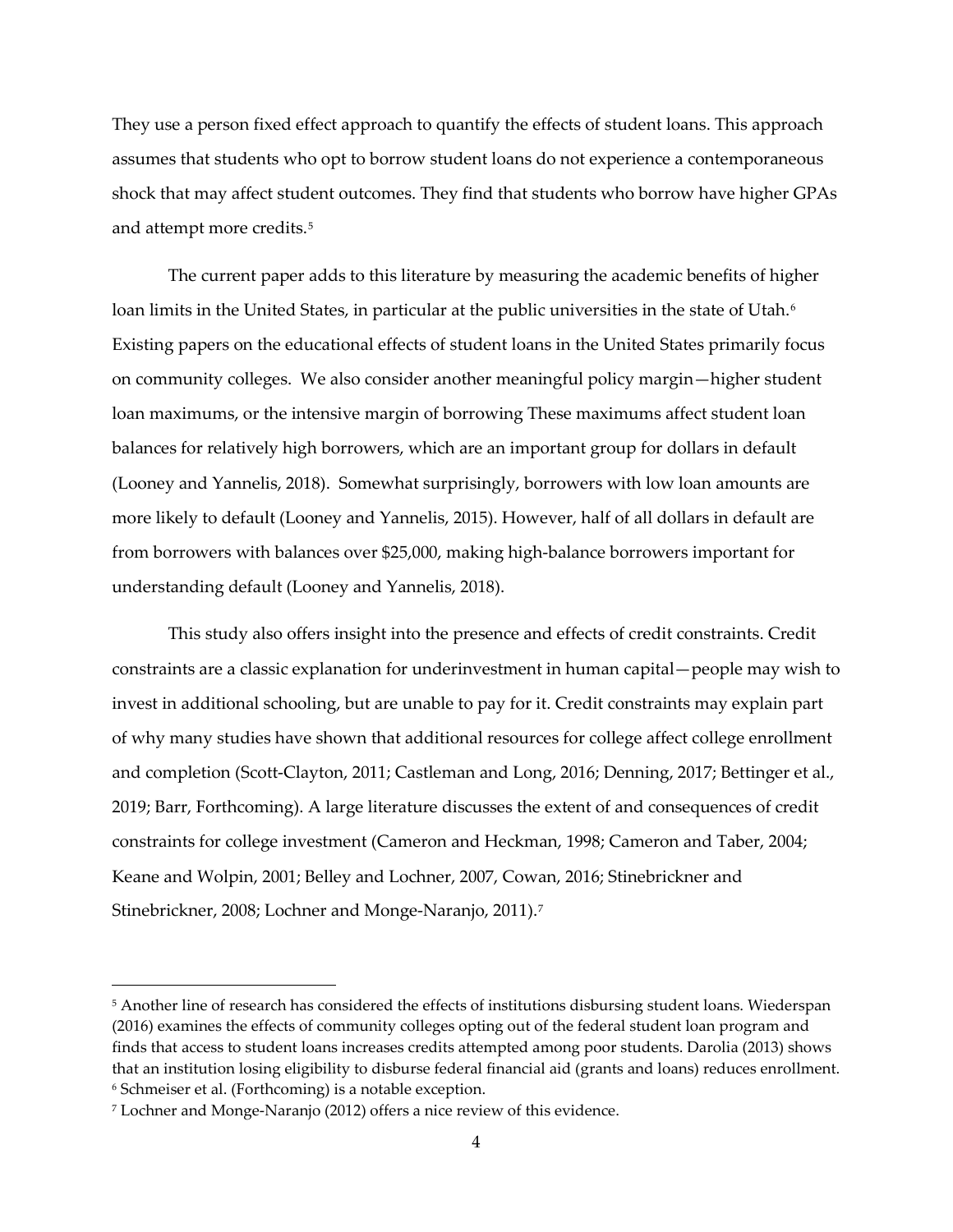Despite the frequent discussion of credit constraints and human capital investment, defining credit constraints is empirically difficult. Consider an experiment for measuring the prevalence of credit constraints where (prospective) students are randomly offered a college loan. If students take up the loan, they may do so because they are credit constrained—they wish to borrow more money for college, but cannot borrow from any other source. However, they may also take up the loan due to its interest rate. If the interest rate is sufficiently low, they may borrow in order to smooth consumption, substitute away from higher interest instruments such as credit cards, or finance college attendance; they may also borrow for a variety of other including behavioral—reasons. Without a complete picture of a student's finances including credit balances, applications for credit, and interest rates for all potential lines of credit, it is impossible to distinguish between credit constraints and taking out additional loans due to lower interest rates.

As a result, testing for credit constraints often entails testing for *implications* of credit constraints. Stinebrickner and Stinebrickner (2008) survey students, asking if they would increase borrowing if the loan was offered at a "fair interest rate." Students who respond yes to this question are considered credit constrained. We advance this line of research by examining the revealed borrowing decisions of students who are actually offered access to more credit. We test whether students increase borrowing of federal loans when they have access to higher amounts.[8](#page-5-0) While this is a necessary condition for credit constraints, it is not a sufficient condition.

Student loans are important for students making decisions about attending college. However, because students must pay tuition in every year they attend college, credit constraints may not initially bind for a student in the first year, but could bind in the second year or later (Stinebrickner and Stinebrickner, 2008). In this paper, we consider credit constraints for returning students. This is relevant because dropout is a pervasive feature of higher education.

 $\overline{a}$ 

<span id="page-5-0"></span><sup>&</sup>lt;sup>8</sup> We note that we are unable to rule out that students with access to the lower loan amount substitute to private loans.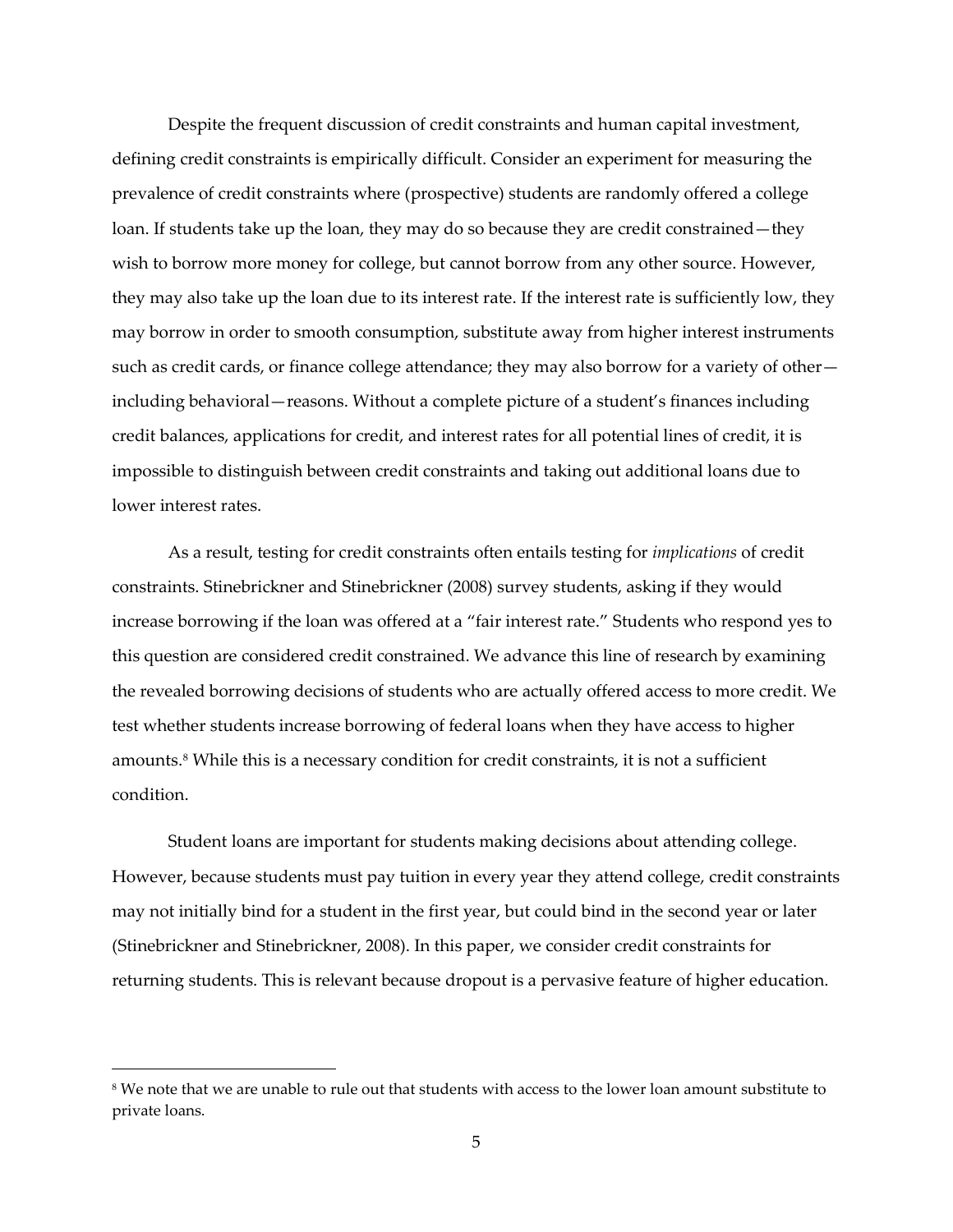The six-year U.S. college completion rate is 67%, suggesting scope for credit constraints to affect student persistence and graduation (Shapiro et al., 2017).

The rest of the paper proceeds as follows. Section 2 discusses background and the policy environment. Section 3 describes the data and identification strategy. Section 4 presents results. Section 5 discusses the findings and concludes.

#### **2. Background and Policy Environment**

#### *United States Federal Aid*

 $\overline{a}$ 

The United States federal government makes loans available to students who file the Free Application for Federal Student Aid (FAFSA). This form contains many questions on student and parental income, assets, and demographics. These inputs are condensed into an Expected Family Contribution (EFC) that determines eligibility for federal need-based aid such as the Pell Grant. Students need to file a FAFSA once per year in order to have eligibility for aid throughout the school year.

Students who file the FAFSA may be eligible for the two primary types of federal direct loans—unsubsidized direct loans and subsidized direct loans. Subsidized loans are available to students who demonstrate financial need. This type of loan has lower interest rates, and interest does not begin accruing until after students leave college. A student's maximum subsidized loan is the minimum of 1) their Cost of Attendance<sup>[9](#page-6-0)</sup> minus EFC and other financial aid, and 2) the statutory annual maximum for subsidized loans, detailed below. Unsubsidized student loans are available to all students who attend schools that participate in the federal student loan program. Unsubsidized loans have weakly worse interest rates than subsidized loans and begin accruing interest upon disbursement. In 2014-15, the U.S. disbursed \$77.5 billion total in federal

<span id="page-6-0"></span><sup>9</sup> Cost of Attendance is set by schools and is defined at<https://fafsa.ed.gov/help/costatt.htm> as "the total amount it will cost you to go to college each year. The COA includes tuition and fees; on-campus room and board (or a housing and food allowance for off-campus students); and allowances for books, supplies, transportation, loan fees, and, if applicable, dependent care. It can also include other expenses like an allowance for the rental or purchase of a personal computer, costs related to a disability, or costs for eligible study-abroad programs."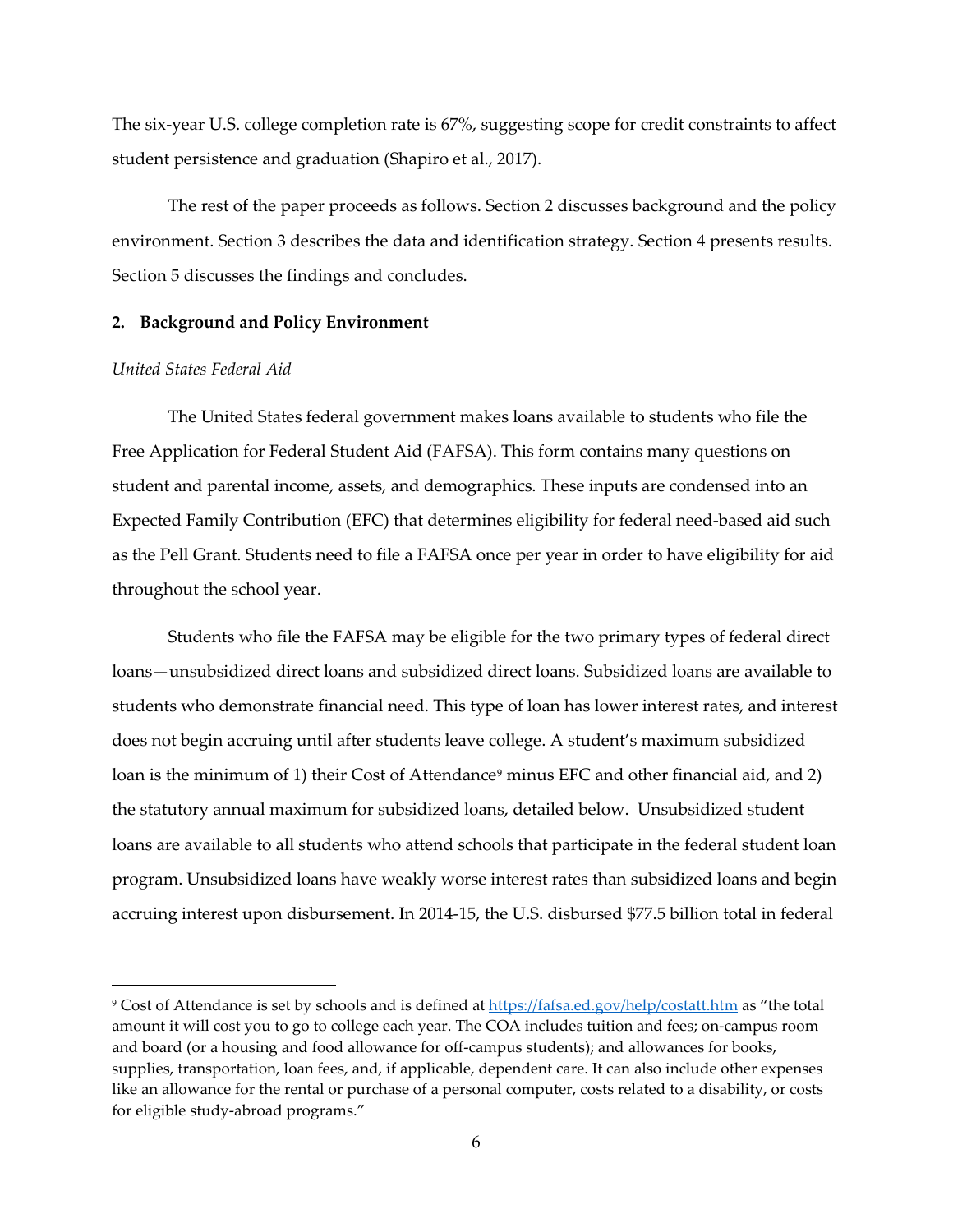subsidized and unsubsidized loans.[10](#page-7-0) See the Appendix for information on other types of federal loan programs.

There are several relevant constraints on the amount students can borrow. This paper exploits statutory differences in maximum loans available to first-, second-, and third-year students. Over the period considered in this paper, the maximum amount of combined federal subsidized and unsubsidized loans for dependent students was \$5,500 for first-year students, \$6,500 for second-year students, and \$7,500 for third-year students.[11](#page-7-1) First-, second-, and thirdyear dependent students could borrow \$3,500, \$4,500, and \$5,500 in subsidized loans respectively. Hence, moving from being a first- (second-) year student to a second- (third-) year student increases subsidized eligibility by \$1,000 and total loan eligibility by \$1,000. Students declared financially independent from their parents had higher maxima but saw the same marginal increase in loan eligibility: \$9,500, \$10,500, and \$12,500 for first-, second-, and thirdyear students.

Universities and colleges have latitude in the exact definition of first-, second-, and third- year students. In Utah, the classifications correspond to 0-29, 30-59, and 60+ credits accumulated for freshman, sophomore, and junior students. These institutional features preview the identification strategy used in this paper: we compare students who are barely eligible for additional student loans to students who are barely ineligible.

#### *Utah Higher Education*

There are six public universities in Utah.[12](#page-7-2) The most selective is classified as "More Selective" by the US News & World Report; other institutions are open access. Utah appears near the bottom in state rankings of in-state tuition. It is also notable because it is the state with the lowest levels of student debt in the nation[.13](#page-7-3) Low student loan levels may raise questions

 $\overline{a}$ 

<span id="page-7-0"></span><sup>10</sup> Collegeboard (2016).

<span id="page-7-1"></span><sup>&</sup>lt;sup>11</sup> There are also lifetime maxima for federal student loans. Dependent students may not borrow more than \$23,000 in subsidized loans or \$31,000 in unsubsidized loans.

<span id="page-7-2"></span><sup>&</sup>lt;sup>12</sup> These are the University of Utah, Utah State University, Weber State University, Southern Utah University, Dixie State University, and Utah Valley University.

<span id="page-7-3"></span><sup>13</sup> The Institute for College Access & Success (2018).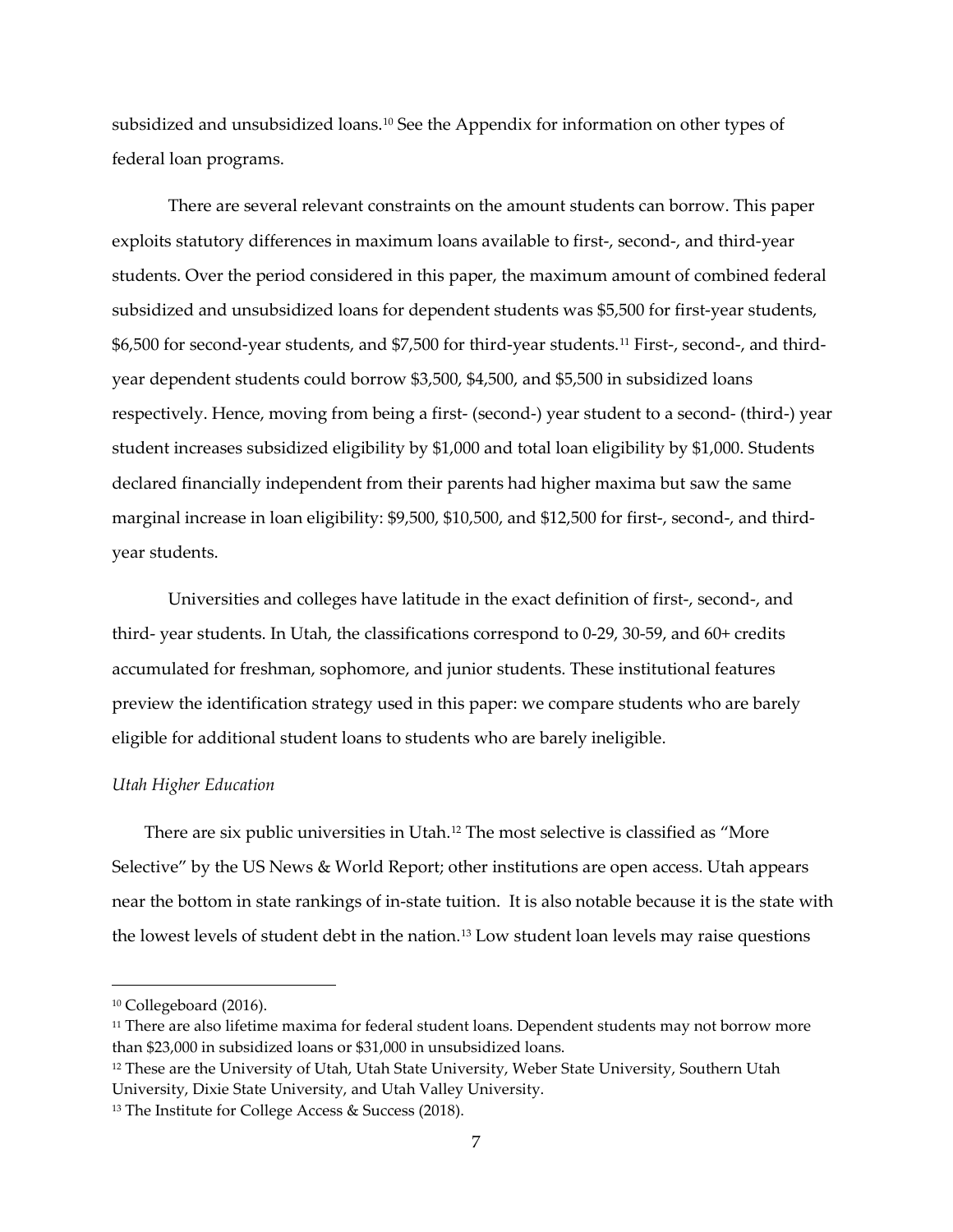about the external validity of our setting. However, loans may have larger effects on education outcomes in settings where take up is low (perhaps due to "loan aversion" or negative stigma of borrowing) because the students borrowing are likely to be more financially constrained—and thus have a higher marginal benefit of borrowing—than in settings where borrowing is high. Hence, our estimates of the effects on student outcomes may be an upper bound.

#### 3. **Data and Identification Strategy**

 $\overline{a}$ 

The data come from the Utah System of Higher Education and were collected for administrative reasons. Because the financial aid data begin in 2011-12, our main results focus on the 2011-12 to 2017-18 school years.<sup>[14](#page-8-0)</sup> The data contain information on student enrollment, student classification, demographics, credits completed, GPA, broad classes of financial aid, and graduation. As will be discussed below, our measure of federal aid is the total of all federal aid received (subsidized loans, unsubsidized loans, PLUS, Perkins, etc.); there are not separate amounts for subsidized loans and unsubsidized loans, or for any other breakdown.

Our identification strategy is to use a regression discontinuity design where completed credits is the running variable. The intuition is to compare students who are otherwise similar, but have access to different amounts of federal student loans due to being on either side of the credit cutoff. There are two cutoffs at which students have access to additional loans: 30 and 60 credits. In our analysis, we typically combine these cutoffs both in order to maximize power, and because students at either cutoff have the same \$1,000 increase in loan eligibility. However, we also present results at each cutoff separately and find similar results. For student *i*, the estimating equation is:

$$
Y_i = f(\text{credits}_i) + \alpha \cdot \mathbf{1}(\text{credits}_i > \text{cutoff}) + X_i \beta + \varepsilon_i, \text{ with } |\text{credits}_i| \le k,
$$

where  $Y_i$  is an outcome such as college persistence;  $c_{\text{redits}_i}$  is the number of credits a student has completed at the beginning of the fall semester, re-centered such that 30 or 60 credits is 0;  $f(credits_i)$  is a flexible function of credits completed;  $\mathbf{1}(credits_i > cutoff)$  is an indicator for a

<span id="page-8-0"></span><sup>&</sup>lt;sup>14</sup> However, in supplemental analysis we consider years 2001-02 to 2017-18. Financial aid data is only available beginning in 2011-12, but enrollment and graduation data is available earlier.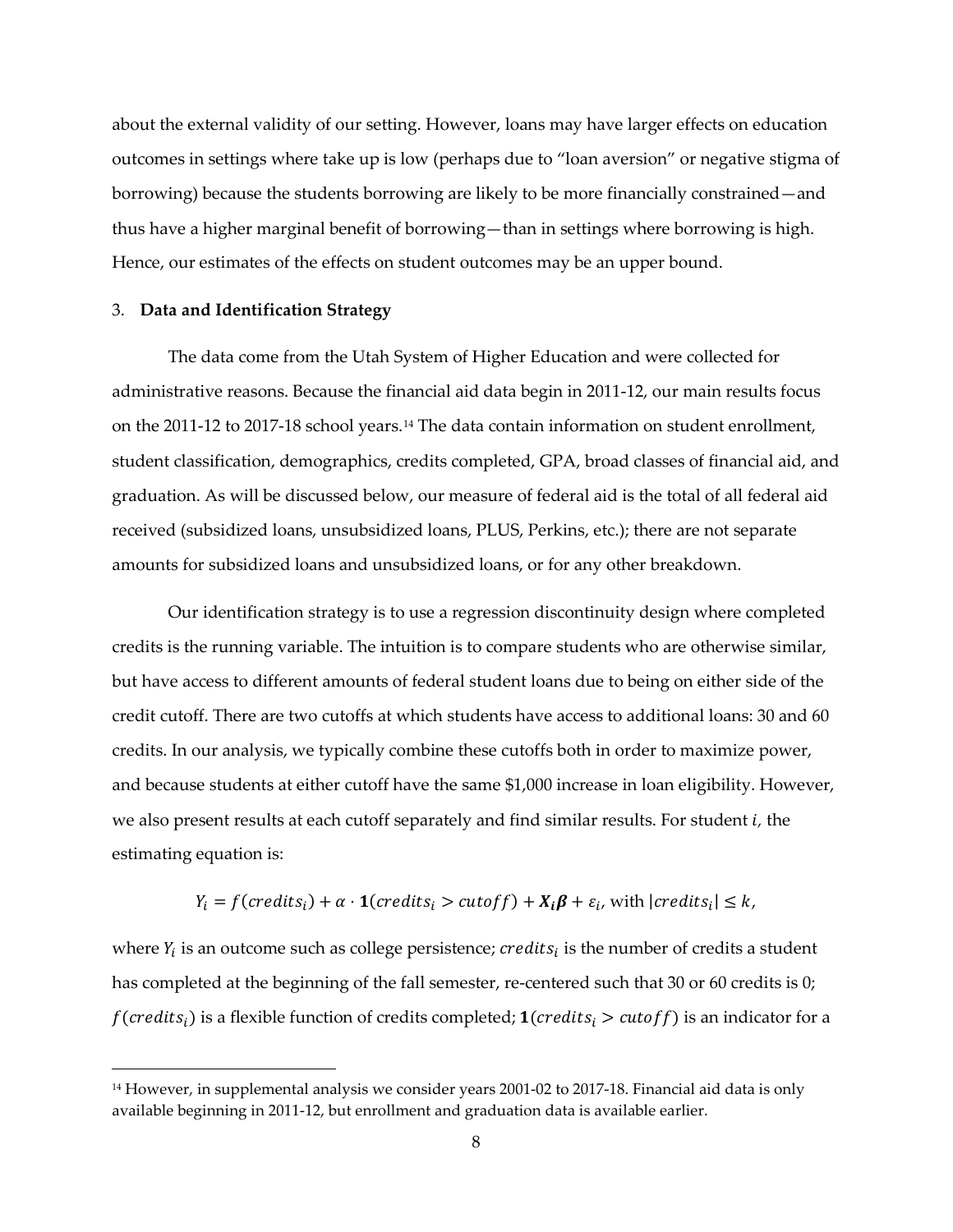student completing more than 30 or 60 credits;  $X_i\beta$  are covariates including student age, indicators for race and gender, and institution fixed effects; and  $\varepsilon_i$  is an idiosyncratic error term. We treat  $f(credits<sub>i</sub>)$  as linear and use local-linear ordinary least squares regression; we allow the slope to vary on either side of the cutoff. We estimate this equation in a bandwidth,  $k$ , which in practice is 6 credits. This bandwidth is approximately the median of the bandwidth for each outcome chosen by the procedure outlined in Imbens and Kalyanaraman (2012). Table 5 shows that the results are invariant to the use of smaller and larger bandwidths. Robust standard errors are used.

At the threshold, students have an increase in maximum subsidized loan eligibility, but there is no change in maximum unsubsidized loans availability. Hence,  $\alpha$  captures both the effect of additional subsidized loan eligibility and the effect of total loan eligibility. We present evidence that students move on both margins—some students increase borrowing to more than would otherwise be available, and other students likely increase subsidized loan amounts while not borrowing any unsubsidized loans.

#### *Sample selection*

We focus on the beginning of the fall semester because this is when student classification for financial aid is easiest to determine. A student with 29 credits at the beginning of the fall semester is classified as a first-year student and, in this semester, has access to \$500 less in loans than a student with 30 or more credits. However, if the student earns even one credit during the fall semester, they become second-year students in the spring semester, making them eligible for \$500 more in loans than first-year students during the spring semester. Because schools can vary in whether students have to request that the higher loan eligibility be added to their loan offer, determining the amount of loans a student is offered is complicated. We consequently focus on the fall semester, when the difference in loan eligibility is clearest.

We present main results for the sample of students who take out any federal loan. The maximum student loan amount should not affect the probability of borrowing student loans unless students have a very high fixed cost of borrowing (Marx and Turner, 2015). Indeed, Table 1 shows that students do not change their probability of borrowing at the cutoff. The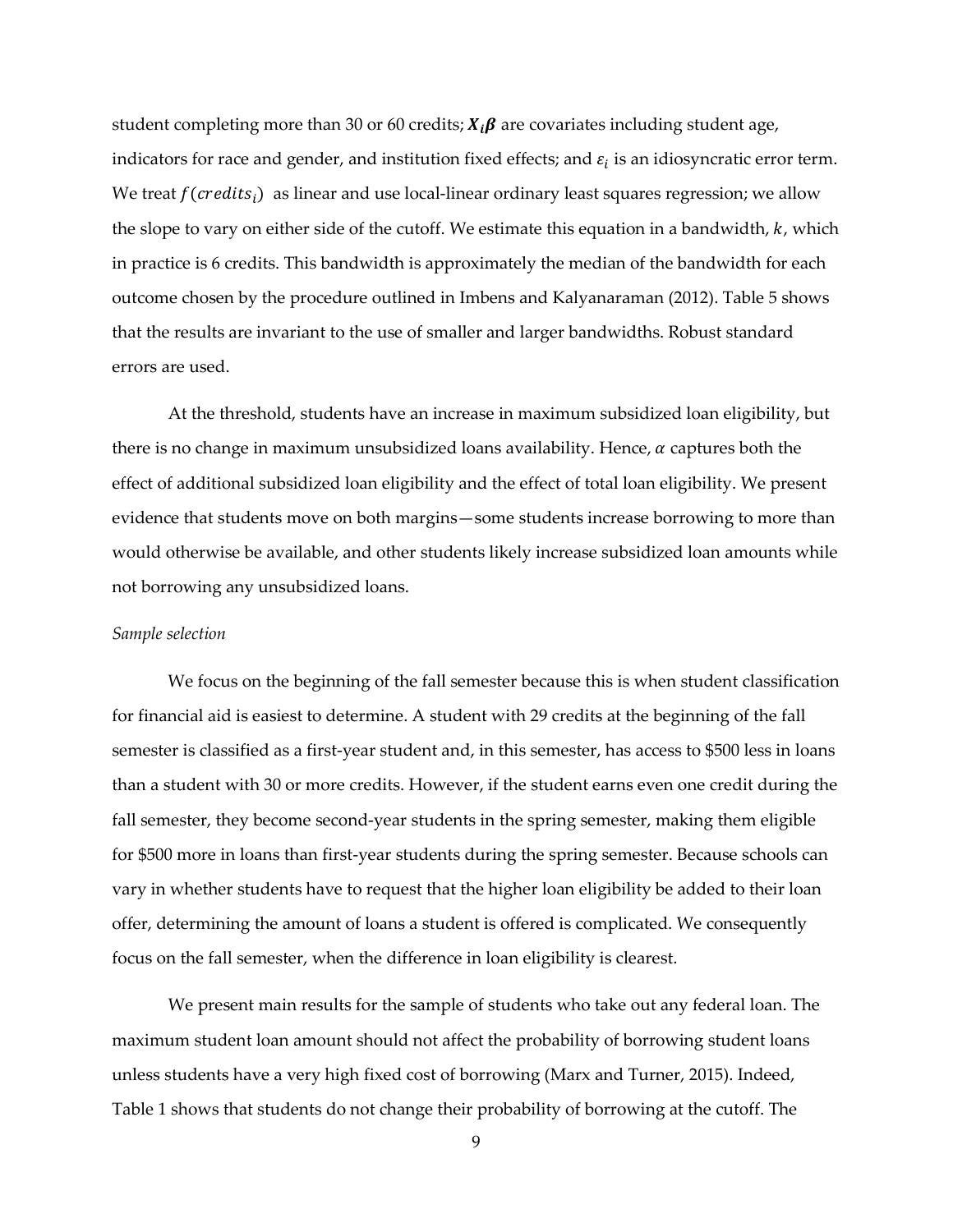estimate on borrowing any federal loan is -.5 percentage points and is statistically insignificant. The top of the 95 percent confidence interval is .007, suggesting that students did not change their decision to borrow as a result of access to additional loans. As compared to all students, focusing on students who take out any federal loans generates a larger change in the probability of borrowing more student loans; we thus focus on this sample throughout the paper. However, the conclusions of the paper are unchanged if all students are included, as in Table 7 Panel B.

#### *Diagnostics*

In order for  $\alpha$  to recover the causal effect of access to additional federal loan limits on student outcomes, two conditions must hold. The first is that students do not manipulate their credits to gain access to future loans. The second is that nothing else changes at the credits threshold that would affect student outcomes, including the type of student.

We test for manipulation in two ways. The first is by looking for manipulation of completed credits by examining the density of students in Figure 1 Panel A. There is a clear jump in the number of students with credits completed exactly equal to 30 or 60. This could occur for several reasons. First, because students wishing to graduate in four years must complete 15 credits a semester, one would expect there to be bunching at 30 and 60 credits completed.

Additionally, students are required to take 12 credits to be considered full-time for federal financial aid. Some students may take 13-14 credits, but students rarely take 10 or 11 credits. There are jumps at 12, 24, 36, 48, and 60. The jump at 60 appears to be more persistent; this may be because it is a multiple of both 12 and 15. As a result of these jumps, our preferred specification drops students with exactly 30 and 60 credits in a regression discontinuity donut estimator (Almond and Doyle, 2011). In the case of 30 credits, the density is smooth after removing 30, although there is somewhat of a jump at 60 credits. We present results including students with exactly 30 and 60 credits as a robustness exercise in Table 5 and our results are quantitatively very similar.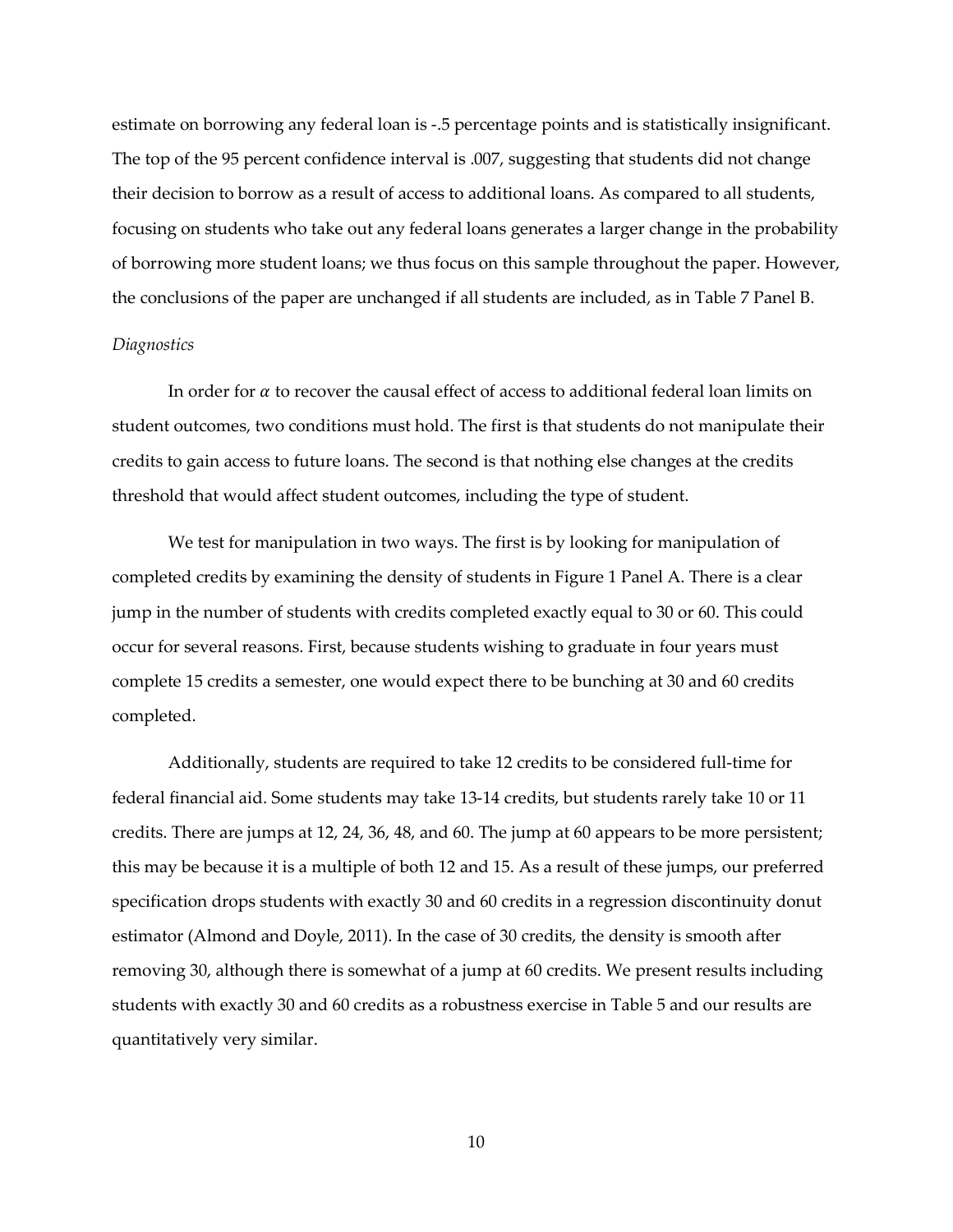We show that there is bunching at 30 and 60 completed credits. However, we argue that this bunching is likely due to reasons unrelated to gaining access to loans. Students who do not take out any federal loans have no incentive to bunch at 30 or 60 credits for loan access. Hence, if bunching is observed at those credits for non-borrowers, it is likely due to factors unrelated to student loan access. In Figure 1 Panel B we show the density for borrowers and non-borrowers on the same figure, with a different vertical axis for each. Students who do not borrow have a similar jump at 30 credits. We observe a similar pattern at 60 credits in Figure 1 Panel C. The jump is larger for non-borrowers than for borrowers. We interpret the jump for non-borrowers as evidence that the bunching at 30 and 60 credits is likely unrelated to manipulating credits for access to additional student loans.

Our setting resembles those of Zimmerman (2014) and Ost, Pan, and Webber (2018), in which there is bunching in the running variable; in our setting, the bunching is in completed credits, while in their settings it is in GPA. In both of these cases—as in our case—observable student characteristics do not change at the threshold. Similarly, Zimmerman (2014) shows bunching among students who are not at risk of treatment—which is similar to our setting where there is bunching among non-borrowers. While the bunching in our setting is not ideal, we provide evidence that the identifying assumptions for regression discontinuity designs are likely to hold. Namely, that students are not sorting on the basis of completed credits to gain access to additional loans.

We must also assume that nothing else changes at the threshold that would affect student outcomes. One notable thing that does change is a student's classification, either from freshman to sophomore or from sophomore to junior. We show that other student aid amounts including federal grants, state grants, and institutional aid, do not change. However, the cutoffs for classification can affect other things such as registration priority. This change in registration priority would likely generate a positive bias in student outcomes. The University of Utah charges slightly more tuition to juniors versus sophomores (approximately \$20-\$40 more in total for students taking 12 credits). Omitting this one cutoff at this one school does not substantively change the conclusions of the paper. Overall, we conclude that there might be a slight upward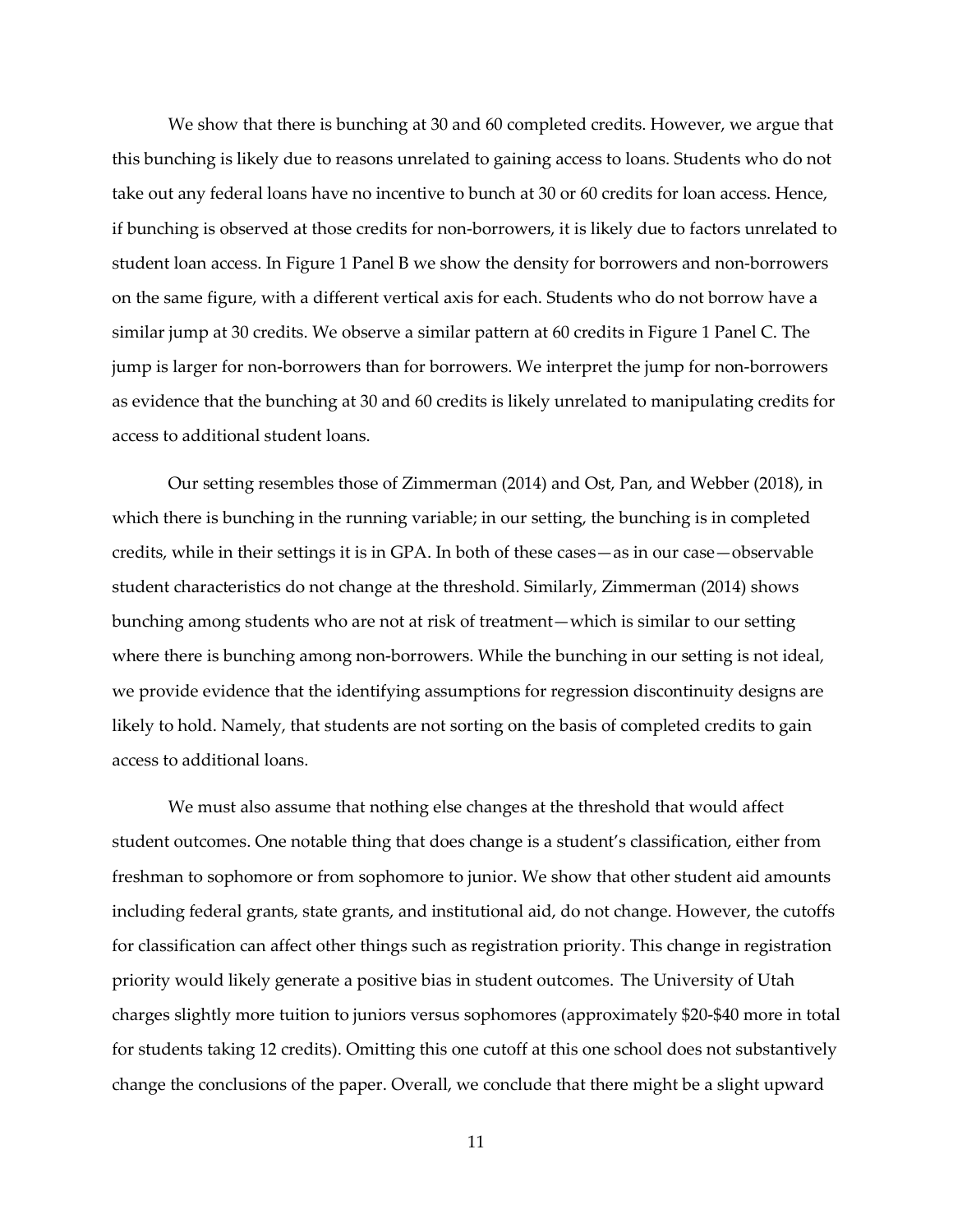bias on student outcomes at the cutoff. Given that we find no effect of access to student loans on education outcomes, this small upward bias appears to be insignificant for these outcomes.

As described previously, we condition the sample on students who are enrolled in the fall. However, it may be the case that students alter their enrollment in the fall in response to access to additional loans. There is not a perfect way to test this. One possibility is to use completed credits prior to the fall to see if there is a discontinuity in enrollment. However, students could manipulate their credits to gain access to additional loans. As seen in Figure 1 Panels B and C, the best evidence that enrollment seems to be unaffected is that the patterns in enrollment by completed credits are very similar among borrowers and non-borrowers, with the increase in density being remarkably similar among the two groups. If anything, it appears that non-borrowers have larger jumps in enrollment at the threshold. This visual evidence suggests that students do not appear to be enrolling in the fall at higher rates due to additional loan access. This non-enrollment result is not without precedent and is similar to Denning (Forthcoming).

While we find evidence that students are not manipulating their credits to gain access to student loans, students who are just above the threshold may be different than students just below the threshold. These differences could generate differential reactions to access to student loans. They may also produce differences in outcomes across the threshold that are unrelated to access to loans if, for example, the students above the threshold are positively selected, even if this selection occurs for reasons unrelated to access to loans. In Table 2, we test for continuity of available covariates of race, gender, and age.[15](#page-12-0) These are continuous through the threshold. Further, we use these covariates are a predictor for graduation within four years to see if predicted graduation is smooth through the threshold. We find that predicted graduation does not change at the threshold.

Another concern is if students are systematically different on unobservable attributes across the threshold. Examples of this would be if there were some sort of other policy that

l

<span id="page-12-0"></span><sup>&</sup>lt;sup>15</sup> A caveat here is that our dataset contains few covariates, so we are unable to test others.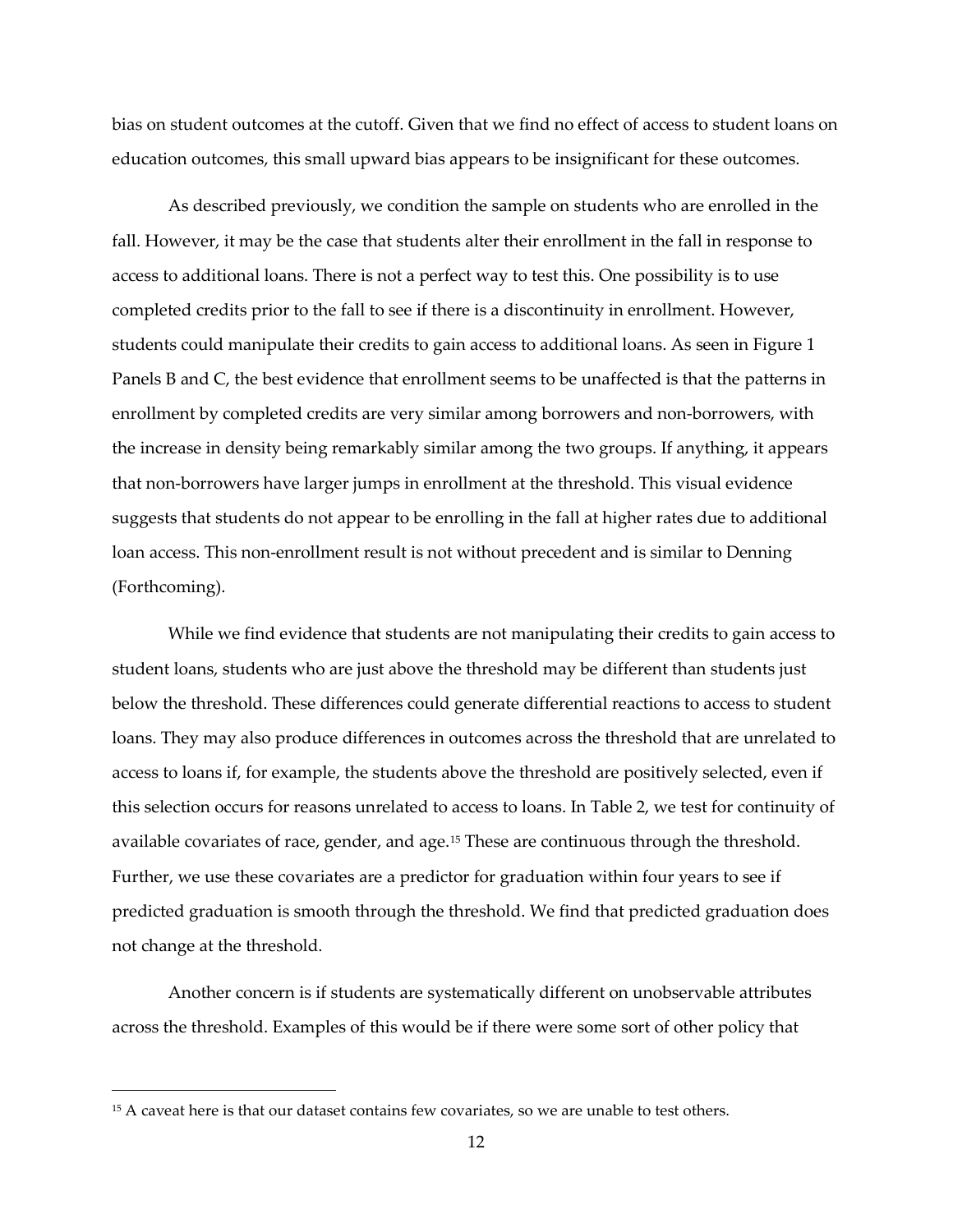affects students across the threshold (e.g. registration) or if students just above the threshold are more motivated than those just below. To address this issue, we run a regression discontinuity difference estimator. We compare the estimated discontinuities for borrowers versus nonborrowers by interacting our estimating equation with an indicator for borrowing any student loans. These results are presented in Table 7 Panel A. We find that, if anything, this reduces the point estimate for borrowers, though the differences are typically not statistically different. Another example is if students need to earn a minimum number of credits, e.g., 15, in order to maintain their merit scholarship. If this produces positive selection above the cutoff, this would bias our estimates upwards. Given that we find no effect of access to loans on educational outcomes, we do not view this as a concern for these outcomes.

## **4. Results**

 $\overline{a}$ 

#### *Effects on Borrowing*

We first discuss the changes in borrowing resulting from changes in loan eligibility. Figure 2 Panel A shows that students who have 30 or 60 credits are much more likely to be classified by their institution as sophomores or juniors than students with 29 or 59 credits. The estimated change is 70.9 percent. Ideally, there would be a jump from 0 to 1 for this figure; the discrepancy likely has to do with reporting issues around student classification and completed credits.[16](#page-13-0) This jump indicates that moving across the credit threshold increases the classification for the majority of students.

Figure 2 Panel B considers whether students (restricted to borrowers) borrow at the lower maximum amount (subsidized plus unsubsidized). In other words, if students near the 30 (60) credit threshold borrow \$2,750 (3,250) in the fall.<sup>[17](#page-13-1)</sup> As seen by the untreated mean of 25

<span id="page-13-0"></span><sup>&</sup>lt;sup>16</sup> Measurement error could arise from the counting of transfer credits, AP courses, etc.

<span id="page-13-1"></span><sup>&</sup>lt;sup>17</sup> Here, we note that our measure of federal borrowing is a combination of subsidized and unsubsidized loans, but also other types of federal aid, meaning that we will only observe students at the lower maximum if they are only borrowing subsidized and unsubsidized loans, or if, by chance, they are also borrowing other types and end up at the right amount. The annual maximum is \$5,500 and \$6,500, but we focus on borrowing in fall, which means the maximum is half the annual maximum. We also count someone as borrowing the maximum amount if their borrowing is within \$50 of the maximum because universities often deduct small processing fees from the loan amounts.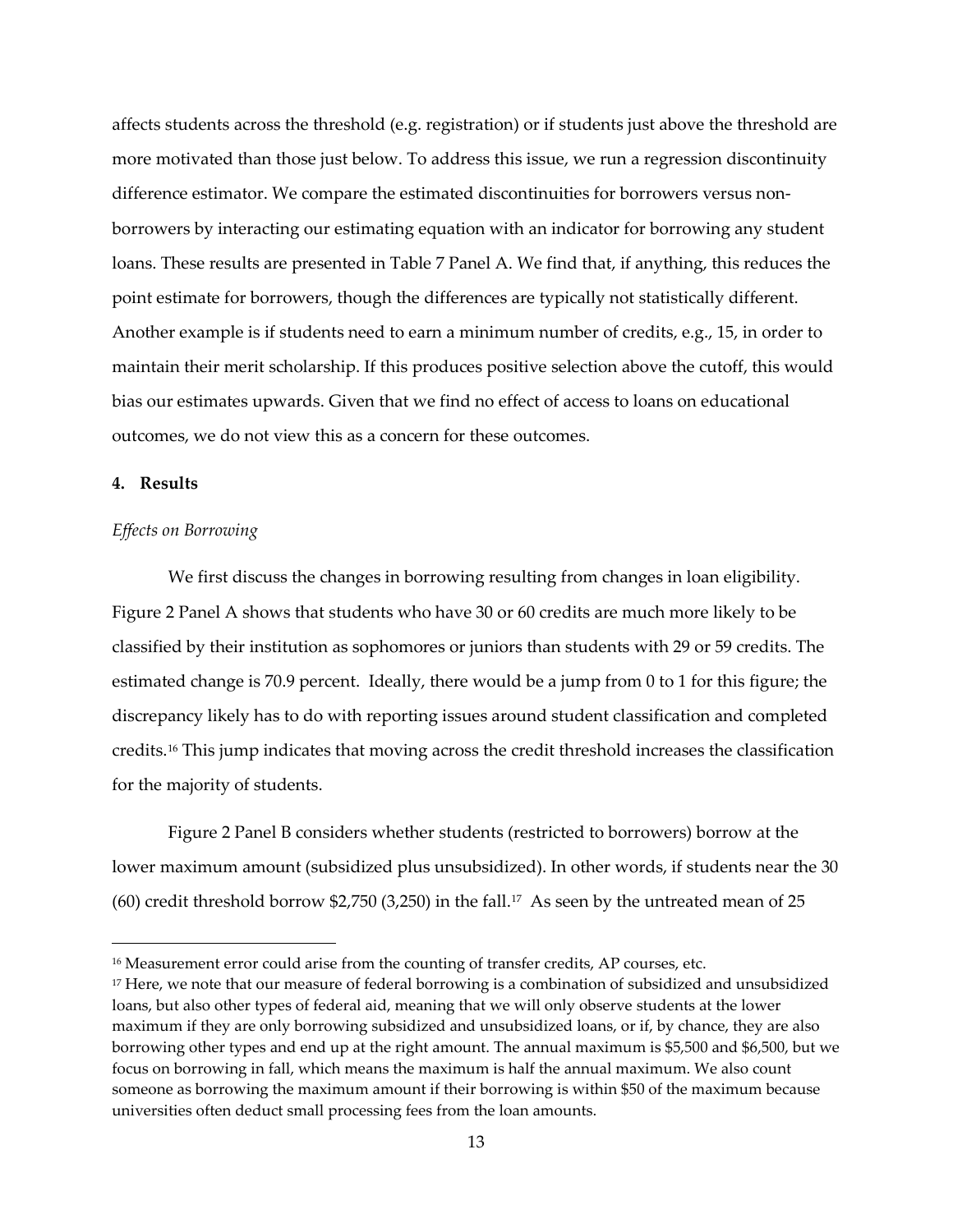percentage points, many students borrow at the lower maximum. There is a 12.1 percentage point reduction at the threshold in the probability of borrowing at the lower maximum (Table 3). Figure 2 Panel C shows an accompanying change of 8.8 percentage points in the probability of borrowing more than lower maximum amount. Both changes are clearly visible and highly statistically significant with t-statistics over 6. This translates into a change in borrowing of \$131 for the fall semester. We additionally show in Table 3 that federal grant aid does not change at the threshold, nor do state aid or institutional aid.

A key question is how many students change their borrowing as a result of becoming a second- (third-) year student. Because many students take out only subsidized loans, the additional eligibility may induce such students to increase subsidized loan borrowing even though they do not borrow close the total maximum. Unfortunately, because the USHE data only contain a variable for all federal borrowing, we do not observe subsidized loan borrowing by itself. We therefore create a proxy for borrowing at the subsidized maximum by creating indicators for borrowing at the first- (second-) year subsidized maximum from the aggregated federal borrowing variable. These proxies capture all students who are borrowing the maximum subsidized loans and no unsubsidized loans, but also capture some students who are not borrowing the statutory maximum for subsidized loans (for example, if federal borrowing happens to equal the subsidized maximum, but consists of other sources, only part of which is subsidized). Table 3 shows how the proxy for maximum subsidized borrowing changes at the threshold: students are 9.9 percentage points less likely to borrow at the proxy for the subsidized maximum and 11.6 percentage points more likely to borrow at the higher maximum. This is consistent with many students borrowing the maximum subsidized loans available to them.

Given that 8.8 percent of students increase their borrowing above the total maximum and that 9.9 percent of students increase their borrowing of subsidized loans without borrowing the combined maximum,<sup>18</sup> we conclude that at least 18 percent of borrowers change their

 $\overline{a}$ 

<span id="page-14-0"></span><sup>&</sup>lt;sup>18</sup> Here, we assume that all of the 9.9 percent of students who do not borrow at the proxy for the subsidized maximum increase borrowing. It is possible that some of them actually decrease borrowing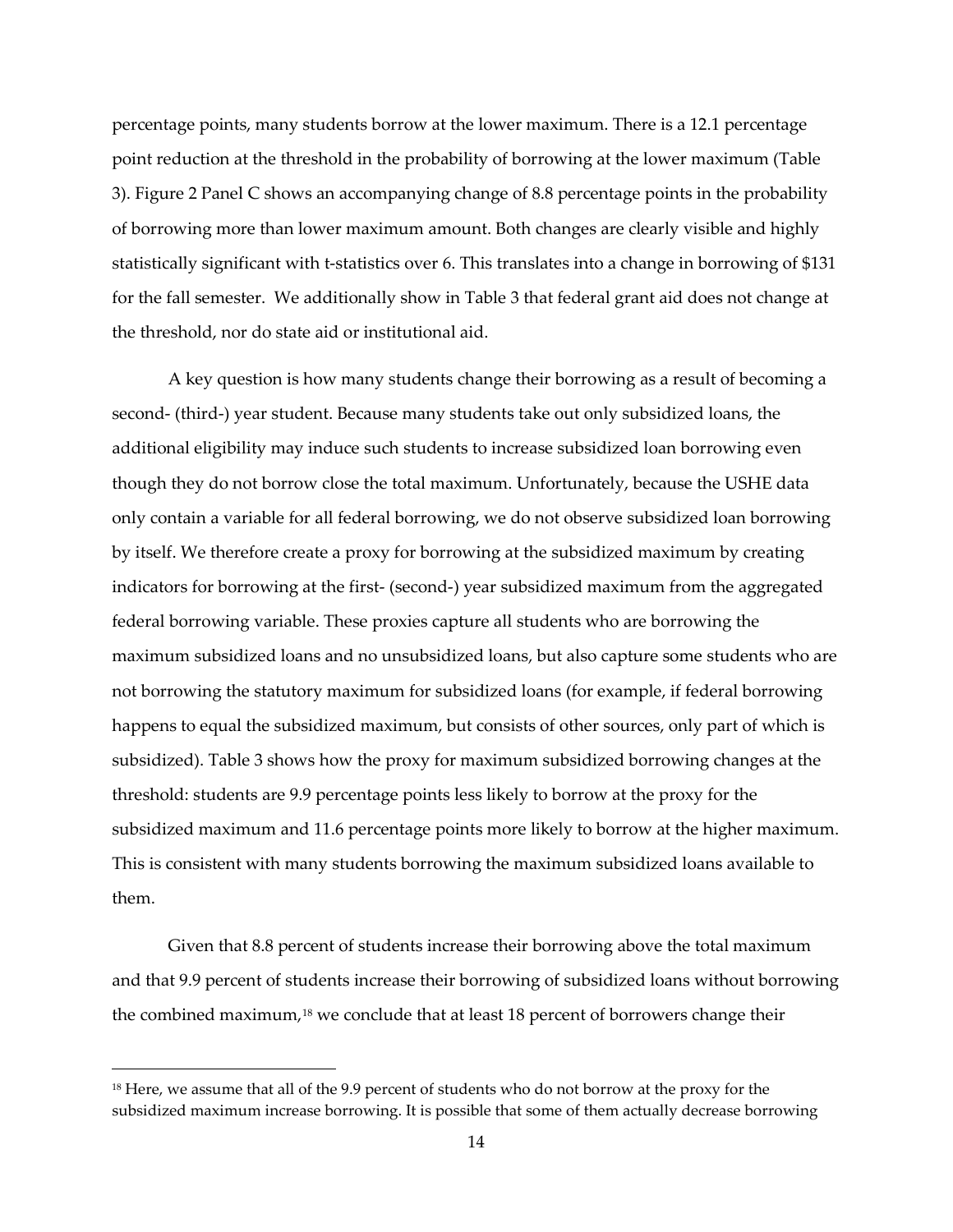borrowing behavior.[19](#page-15-0) Other students may change their behavior as a result of difference in loan eligibility. For instance, if students use heuristics in choosing their loan amounts (for example, \$500 less than the maximum) then a changing total maximum could change their borrowing. In fact, our estimates imply that more than 18% of our sample changes borrowing. If we assume that all of the observed change in borrowing is driven by these 18 percent of students it would imply that each student increased borrowing by \$698, which is larger than the maximum statutory change. [20](#page-15-1) Hence, we know that more than 18 percent of students increased borrowing.[21](#page-15-2)

Using similar logic, we know that if all borrowers who changed their behavior increased their borrowing by \$500, 26 percent of our sample would have changed borrowing decisions.<sup>[22](#page-15-3)</sup> Similarly, if the average change in loans among students who changed borrowing were instead \$250, then over 52 percent of our sample would have changed their borrowing as a result of the change in loans available to them. Given our estimates we know that at least 26 percent of our sample changed borrowing in response to the higher maximums. This increase in borrowing is non-trivial. We view this as a notable result—many borrowers increase borrowing in response to higher loan eligibility.

Because we cannot perfectly observe eligibility for higher maxima,<sup>[23](#page-15-4)</sup> our estimates of how much students change borrowing may be attenuated. To address this, we instrument for advancing to the next classification using the credit threshold. This reveals the effect on borrowing among students whose classification and eligibility changed. This estimate states

 $\overline{a}$ 

because this test represents only the change in borrowing *at* the maximum and does not distinguish the direction.

<span id="page-15-0"></span><sup>19</sup> 8.8+9.9=18.7, referred to 18 percent for simplicity.

<span id="page-15-1"></span><sup>20</sup> Recall that we are only looking at the fall semester, when students can borrow half of the \$1,000 increase, or \$500.  $\frac{130.6}{.187}$  = 698.4.

<span id="page-15-2"></span><sup>&</sup>lt;sup>21</sup> This assumes that access to higher loan maxima did not decrease borrowing and that students who were previously not at the maximum of their borrowing eligibility did not increase borrowing by more than \$500.

<span id="page-15-3"></span><sup>&</sup>lt;sup>22</sup> Specifically,  $\frac{130.6}{500}$  = .261.

<span id="page-15-4"></span><sup>23</sup> See the first column of Table 3.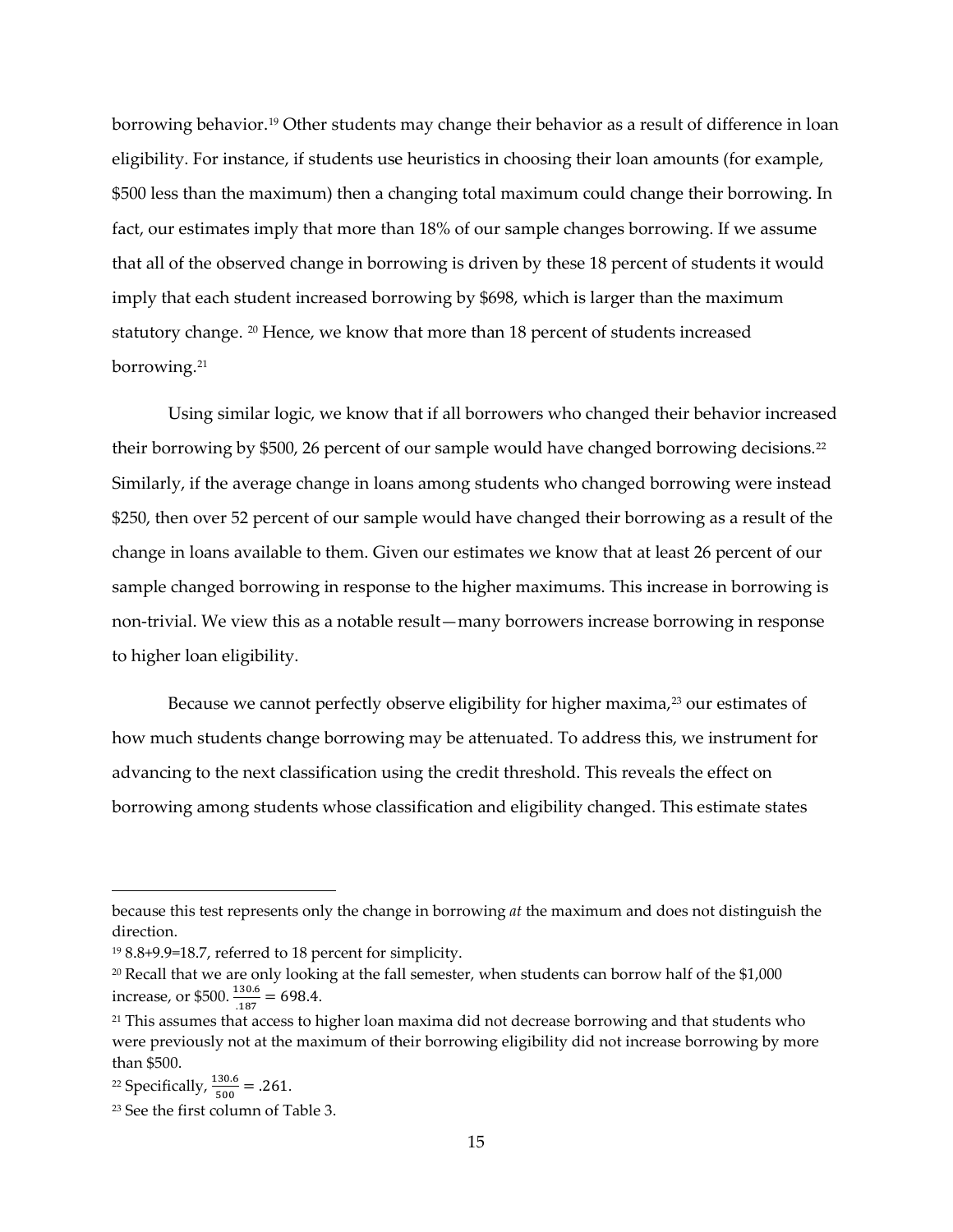that changing classifications increases borrowing by  $$184$  and implies that 37 percent<sup>[24](#page-16-0)</sup> of borrowers increase borrowing in response to higher loan limits. Offering higher loan maximums substantively changes borrowing, increasing borrowing for at least 26-37 percent of borrowers. Our results are consistent with many borrowers being credit constrained.

We interpret the change in loan amounts in our paper to be similar in magnitude to existing estimates in two key papers studying the effect of borrowing decisions on education outcomes. Our estimated change of \$131 is roughly half of the change observed in Marx and Turner (2018) (\$282). Notably, our estimate is only for Fall semester rather than for an entire year. Hence, students are likely to experience a similar increase in average loan amounts for fall in our sample as compared to Marx and Turner (2018). Our estimate is larger than the change observed in Barr, Bird, and Castleman (2017). Hence, the loan increase is non-trivial, especially when compared with existing estimates in the literature.

Table 3 also includes several other financial aid outcomes including federal grants, state grants, and institutional aid. Federal grants do not depend on a student's classification, and as expected, we observe no significant change in federal grants. On the other hand, state and institutional aid could change if state or institutional support depends on student classification. However, the estimates of the change in institutional aid and state grants is small and statistically insignificant. Our results on other financial aid is consistent with the assumption that nothing else is changing at the student classification cutoff.

#### *Effects on Student Outcomes*

Figure 3 displays the change in student outcomes: GPA in the fall, enrolling in the spring; enrolling in the next school year; and graduating within four and six years of first enrollment. In no case is there a visual discontinuity. These null results are confirmed by the formal estimates in Table 4.

l

<span id="page-16-0"></span> $\frac{184}{500} = .368.$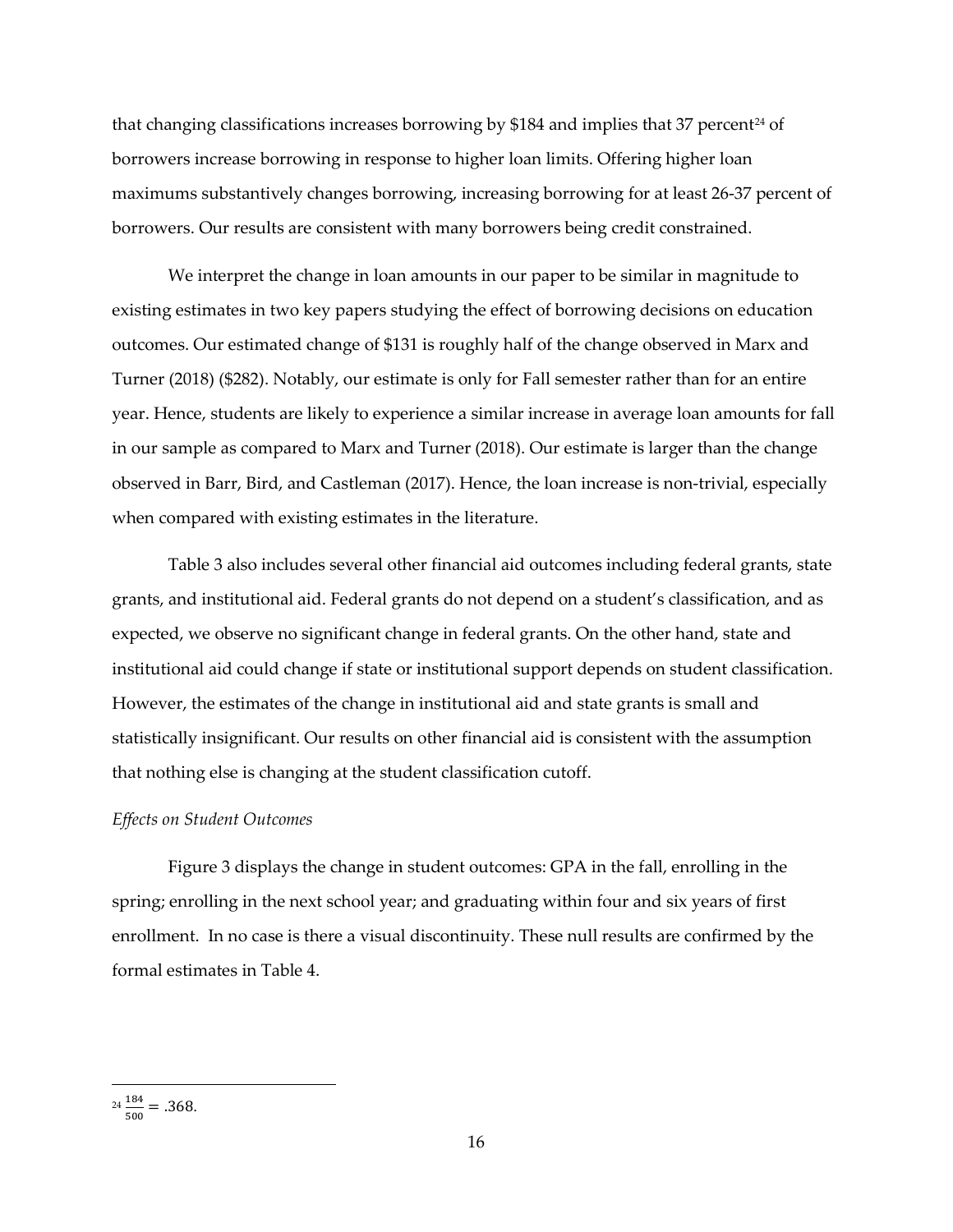GPA may increase if students are able to work less and focus on studies more. We precisely estimate that student GPA (which we consider in the fall only) is unaffected by additional loans. The point estimate is .0004 GPA points. The top of the 95 percent confidence interval for GPA is .057, or a 2 percent increase relative to the untreated mean. Hence, we can rule out very small changes in student performance as a result of the changes in loan eligibility. Scaling our estimate by the change in loans, a \$1,000 increase in loans would increase GPA by .003. This estimate implies that student GPA is not affected by access to additional loans.

Students may be able to attempt and pass more credits if they have access to additional loans—they may be able to focus more on schooling and less on work. The point estimate for completed credits is .03 credits, which represents a change of .3 percentage points. The top of the 95 percent confidence interval is .41 credits. A 1,000 increase in loans would increase credits attempted by .25 credits completed or 1/12 of a typical 3 credit class. As with GPA, increased access to student loans does not seem to affect credits earned.

Additional loans may allow students to enroll at higher rates in subsequent semesters by providing more resources to pay for college. We consider enrollment in the spring after additional loan eligibility and find a small decrease of .2 percentage points. The top of the 95 percent confidence interval is .016 or a 1.8 percent increase relative to the baseline. For enrollment in the next school year, the point estimate is -1.5 percentage points, and the top of the 95 percent confidence interval is .6 percentage points—a .7 percent increase relative to the untreated mean. The enrollment results are less precise than the academic results, but again indicate additional loans did not affect student outcomes

We also consider graduation outcomes, which are measured since a student's first time in college. We only observe two cohorts for up to six years, three cohorts for at least five, etc. and so we have limited power. However, in all cases we find no evidence of increases in graduation rates as a result of access to additional student loans. We lose power as we consider longer term outcomes, but the evidence is consistent—there is no measured effect on student outcomes.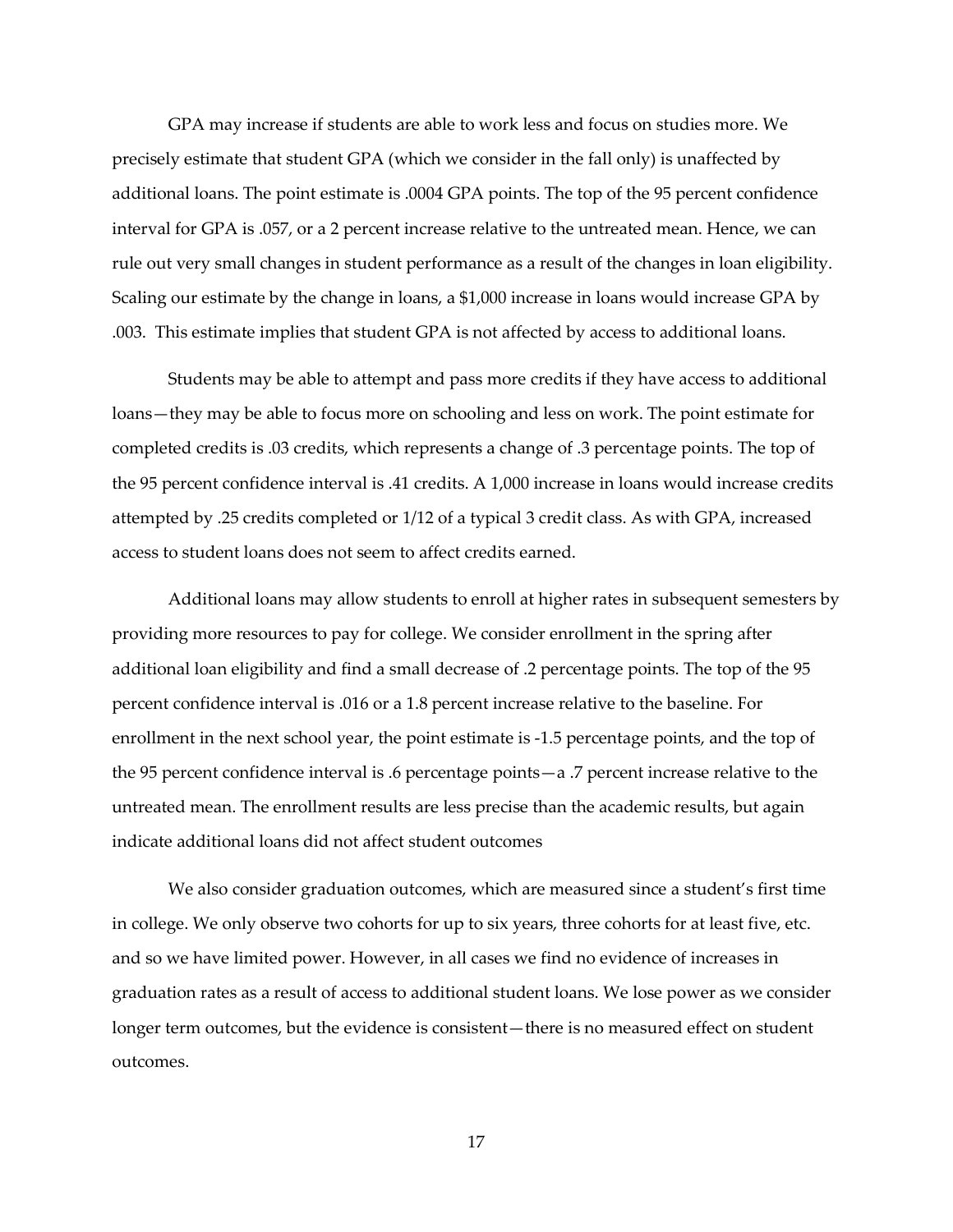#### *Robustness*

Our results are robust to a number of alternative specifications and samples. Table 5 Panel A shows that if we do not include covariates, the point estimates are very similar. If we include students within half a credit of 30 and 60 credits, our results do not change.<sup>[25](#page-18-0)</sup> We similarly do not see different results as we vary the bandwidth to be three credits in Panel C or 9 credits in Panel D, with the exception of enrolling next year being marginally negative statistically significant in one case.

Table 6 shows that the results are similar at both the 60-credit hour cutoff and the 30 credit hour cutoff. The point estimates are quite similar but, as expected, the estimates are less precise than when both cutoffs are combined.

Table 7 expands the analysis sample to include students who did not take out any federal loans. Panel A runs a regression discontinuity difference estimator. The advantage of this estimator is that it differences out any common effect, such as registration priority, of moving from a first- (second-) year to second- (third-) year student. This specification interacts both the running variable (above and below the cutoff) and, separately, the indicator for the discontinuity with an indicator for borrowing any loans. We consistently find no effect for students who borrow, and that the point estimates for borrowers are smaller than for nonborrowers. This provides further evidence that increased loan amounts do not affect student outcomes. Non-borrowers see an increase in graduation within 4 years (and a marginally statistically signficant increase for Fall GPA and Completed Credits) that is not present for borrowers. However, any increase in graduation for non-borrowers is erased when considering graduation within six years.

We expand the sample for Table 7 Panel B to include all students, both borrowers and non-borrowers. The change in borrowers borrowing greater than the lower maximum and total federal loans is attenuated by the inclusion of many non-borrowers. However, most student outcomes are small and statistically insignificant. The one exception is graduation within four

l

<span id="page-18-0"></span><sup>25</sup> Credits do not always come in integer values in Utah.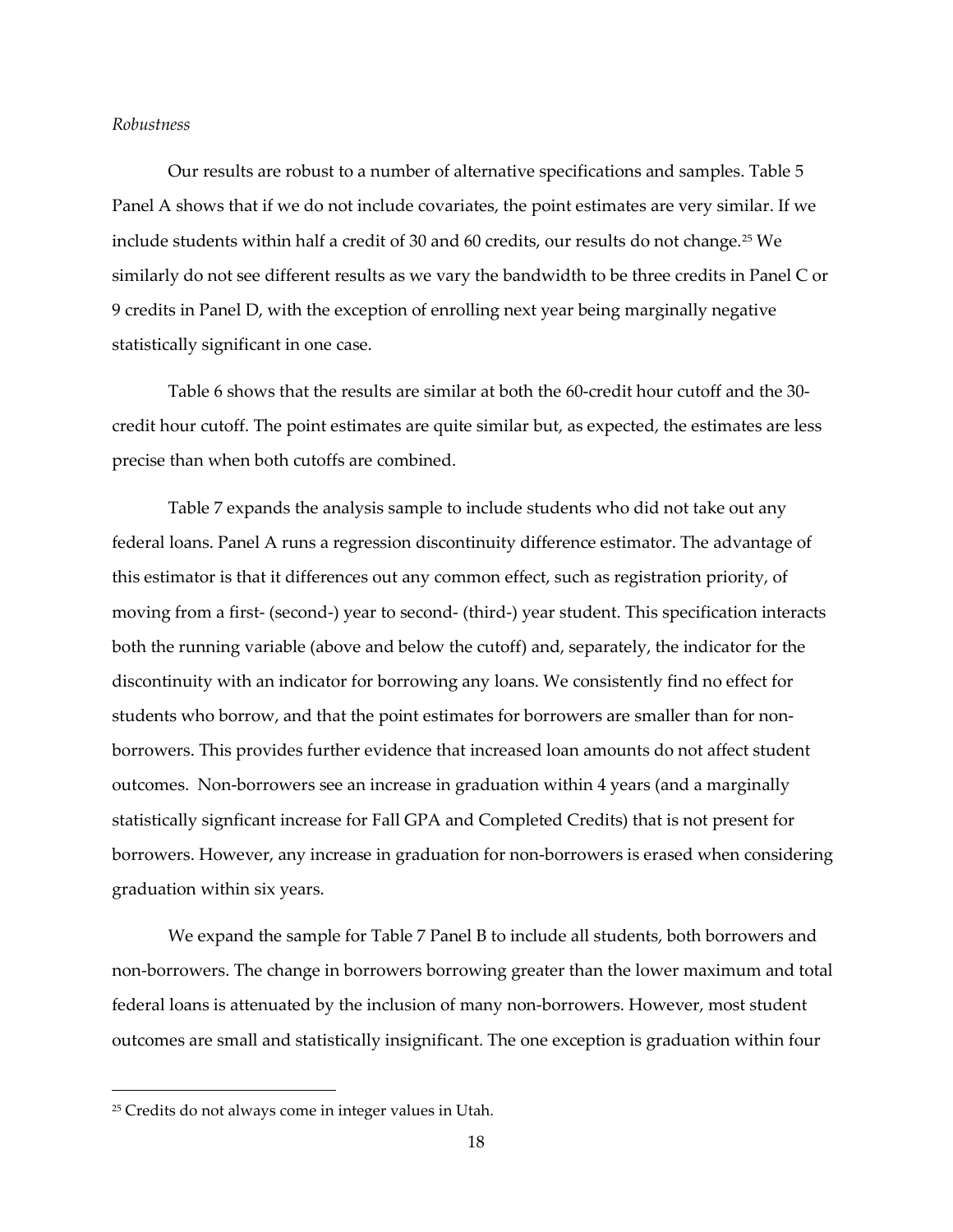years of entry. However, there is no effect for graduation within six years. Table 7 Panel B shows the increase in graduation within 4 years is driven by non-borrowers, which is inconsistent with additional loan access improving student outcomes.

### 5. **Discussion and Conclusion**

We show that access to additional student loans increases take up of student loans for at least one quarter of our estimating sample. However, over different policy discontinuities, different outcomes, and different specifications we find no effect of these loan maximums. We can rule out very small effects on GPA and credits completed. We also do not find evidence on future enrollment and graduation, but with less statistical precision.

Our work adds to the literature on the human capital benefits of student loans. Consistent with Barr, Bird, and Castleman (2017) and Schmeiser, Urban, and Stoddard (2018), we do not find large effects. This is in contrast to Solis (2017) and Marx and Turner (Forthcoming). The differences in results may be due to the use of a different sample (U.S. university students), a difference margin (changing the maximum amount), or some other factor.

Our results suggest that increasing the federal maximum student loan—at least in amounts similar to observed in this study—is unlikely to substantively change student human capital accumulation. Along with the finding in Lucca et. al (2018) that subsidized loan increases are passed through to tuition at a rate of around 60 cents, our results suggest that increasing *subsidized* loan amounts are unlikely to improve student academic outcomes. Overall, increasing maximum student loan amounts, at least by the amount considered in this paper, does not seem to generate any human capital benefits. Given the potential costs of higher student loan balances, our results suggest caution in changing the maximum amounts for federal student loans.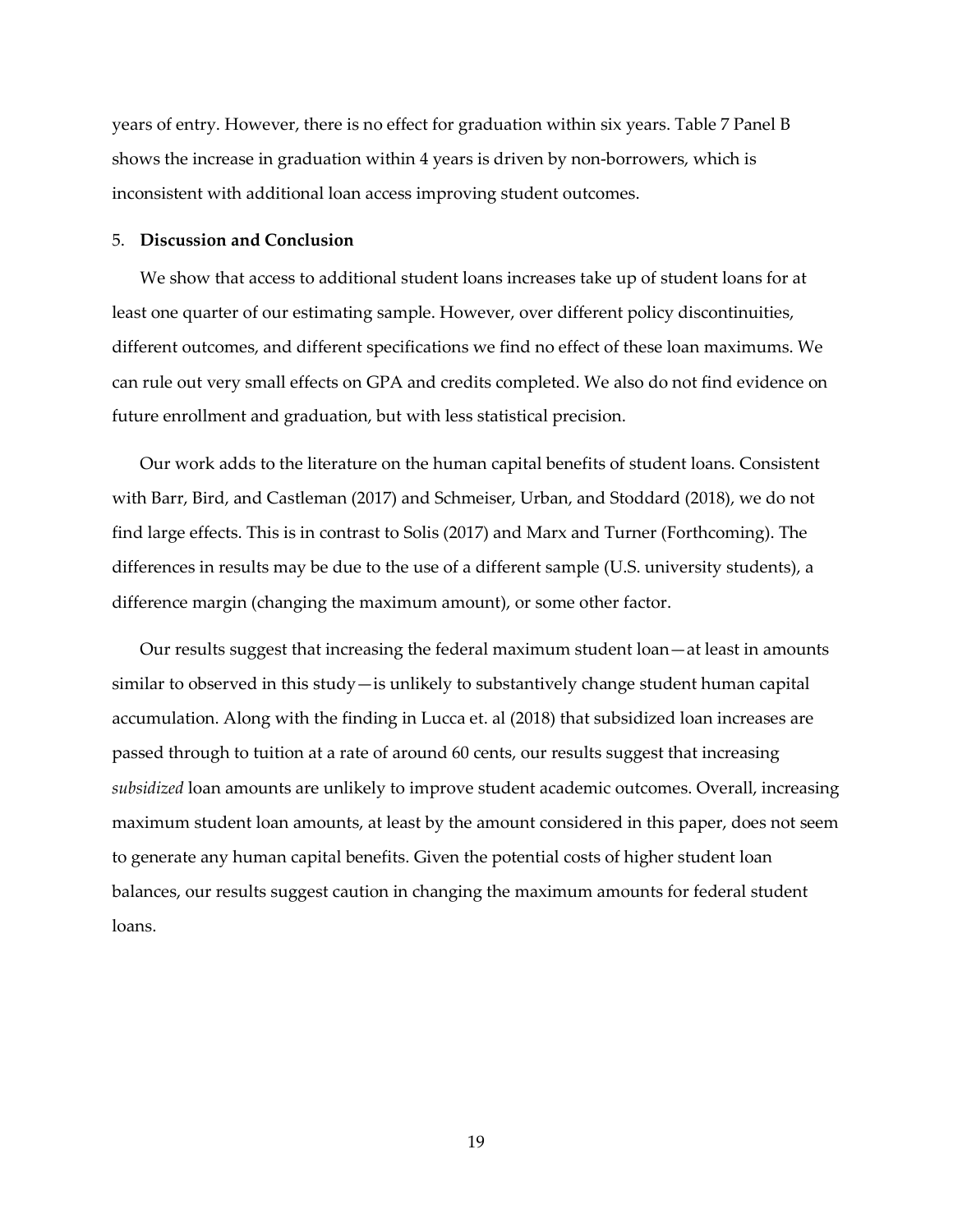## **References**

Almond, D., & Doyle, J. J. (2011). After Midnight: A Regression Discontinuity Design in Length of Postpartum Hospital Stays. *American Economic Journal: Economic Policy*, *3*(3), 1-34.

Barr, A. (Forthcoming). Fighting for Education: Veterans and Financial aid. *Journal of Labor Economics*

Barr, A., Bird, K., & Castleman, B. L. (2016). Prompting Active Choice among High-risk Borrowers: Evidence from a Student Loan Counseling Experiment. *Charlottesville, VA: EdPolicyWorks Working Paper*.

Belley, P., & Lochner, L. (2007). The changing role of family income and ability in determining educational achievement. *Journal of Human capital*, *1*(1), 37-89.

Bettinger, E., Gurantz, O., Kawano, L., & Sacerdote, B. (2016). The Long Run Impacts of Merit Aid: Evidence from California's Cal Grant. *American Economic Journal: Economic Policy*

Board of Governors of the Federal Reserve System (2018). Consumer Credit Outstanding (Levels). Accessed:

https://www.federalreserve.gov/releases/g19/HIST/cc\_hist\_memo\_levels.html

Brown, M., Karl Scholz, J., & Seshadri, A. (2011). A New Test of Borrowing Constraints for Education. *The Review of Economic Studies*, *79*(2), 511-538.

Cameron, S. V., & Heckman, J. J. (1998). Life cycle schooling and dynamic selection bias: Models and evidence for five cohorts of American males. *Journal of Political Economy*, *106*(2), 262-333.

Cameron, S. V., & Taber, C. (2004). Estimation of educational borrowing constraints using returns to schooling. *Journal of Political Economy*, *112*(1), 132-182.

Castleman, B. L., & Long, B. T. (2016). Looking Beyond Enrollment: The Causal Effect of Need-Based Grants on College Access, Persistence, and Graduation. *Journal of Labor Economics*, *34*(4), 1023-1073.

Cowan, B. W. (2016). Testing for Educational Credit Constraints using Heterogeneity in Individual Time Preferences. *Journal of Labor Economics*, *34*(2), 363-402.

CollegeBoard. (2016). "Trends in College Pricing 2016" *Trends in Higher Education Series.*

Darolia, R. (2013). Integrity Versus Access? The Effect of Federal Financial Aid Availability on Postsecondary Enrollment. *Journal of Public Economics*, *106*, 101-114.

Denning, J. T. (2017). College on the Cheap: Consequences of Community College Tuition Reductions. *American Economic Journal: Economic Policy*, *9*(2), 155-88.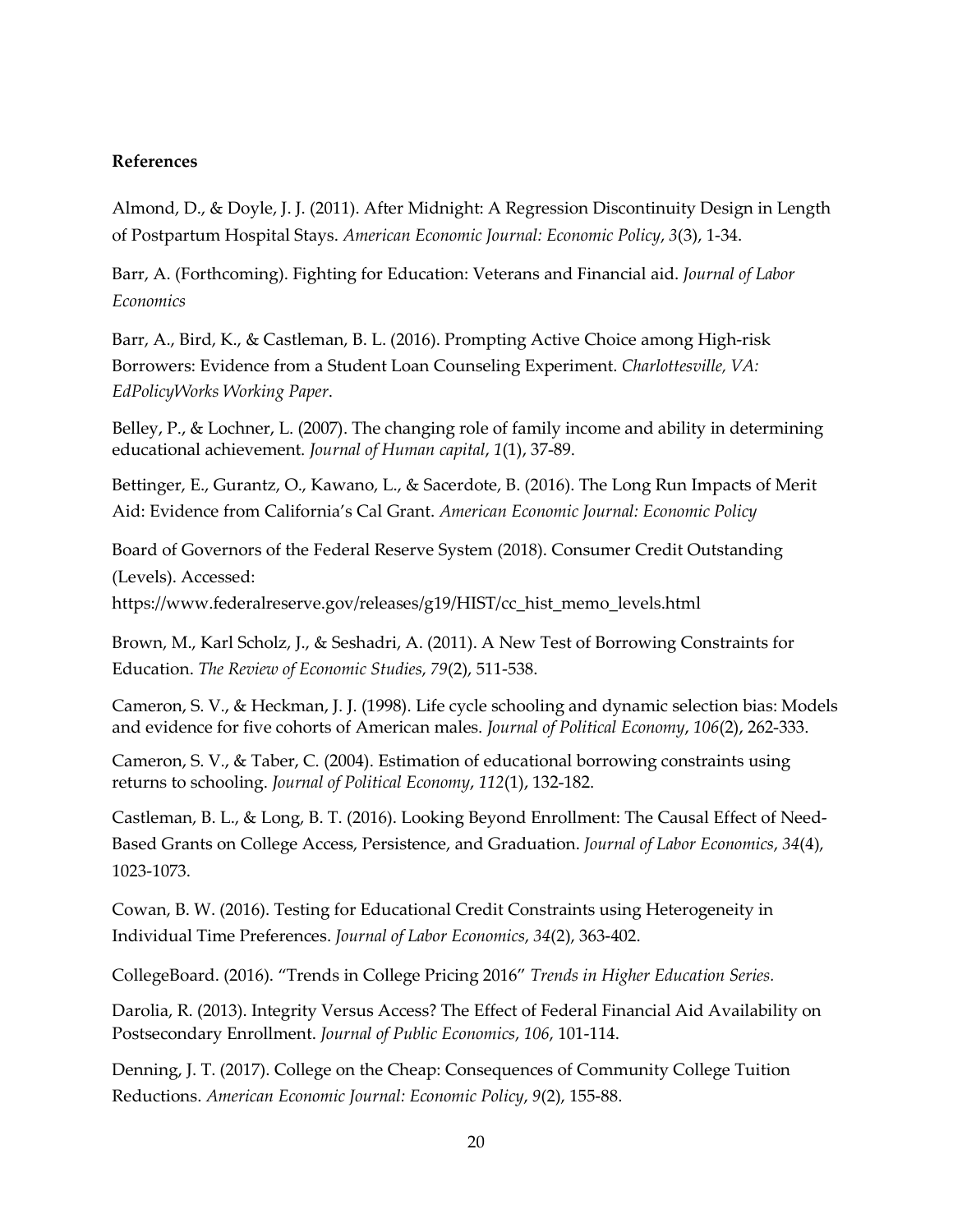Denning, J. T. (Forthcoming). Born Under a Lucky star: Financial Aid, College Completion, Labor Supply, and Credit Constraints. *Journal of Human Resources*.

Denning, J. T., Marx, B. M., & Turner, L. J. (2018). Welfare Effects of Changes in College Pricing*.*

Denning, J. T., Marx, B. M., & Turner, L. J. (Forthcoming). ProPelled: The Effects of Grants on Graduation, Earnings, and Welfare. *American Economic Journal: Applied Ecconomics.*

Keane, M. P., & Wolpin, K. I. (2001). The effect of parental transfers and borrowing constraints on educational attainment. *International Economic Review*, *42*(4), 1051-1103.

Gervais, M., & Ziebarth, N. L. (2016). Life after Debt: Post-Graduation Consequences of Federal Student Loans. *University of Iowa*.

Goodman, S., Isen, A., & Yannelis, C. (2018). *A Day Late and a Dollar Short: Liquidity and Household Formation among Student Borrowers* (No. 2018-025). Board of Governors of the Federal Reserve System (US).

Lochner, L. J., & Monge-Naranjo, A. (2011). The nature of credit constraints and human capital. *American economic review*, *101*(6), 2487-2529.

Lochner, L., & Monge-Naranjo, A. (2012). Credit Constraints in Education. *Annual Review of Economics*, 4(1), 225-256.

Looney, A., & Yannelis, C. (2015). A Crisis in Student Loans?: How Changes in the Characteristics of Borrowers and in the Institutions They Attended Contributed to Rising Loan Defaults. *Brookings Papers on Economic Activity*, *2015*(2), 1-89.

Looney, A., & Yannelis, C. (2018). Borrowers with Large Balances: Rising Student Debt and Falling Repayment Rates.

Lovenheim, M. F. (2011). The effect of Liquid Housing Wealth on College Enrollment. *Journal of Labor Economics*, *29*(4), 741-771.

Lucca, D. O., Nadauld, T., & Shen, K. (2018). Credit Supply and the Rise in College Tuition: Evidence from the Expansion in Federal Student Aid Programs. *The Review of Financial Studies*.

Marx, B. M., & Turner, L. J. (2015). Borrowing Trouble? Student Loans, The Cost of Borrowing, and Implications for the Effectiveness of Need-based Grant Aid (No. w20850). National Bureau of Economic Research.

Marx, B. M., & Turner, L. J. (Forthcoming). Student Loan Nudges: Experimental Evidence on Borrowing and Educational Attainment. *American Economic Journal: Economic Policy.* 

Mitchell, J. (2017, April 20). The U.S. Makes It Easy for Parents to Get College Loans—Repaying Them Is Another Story. Wall Street Journal.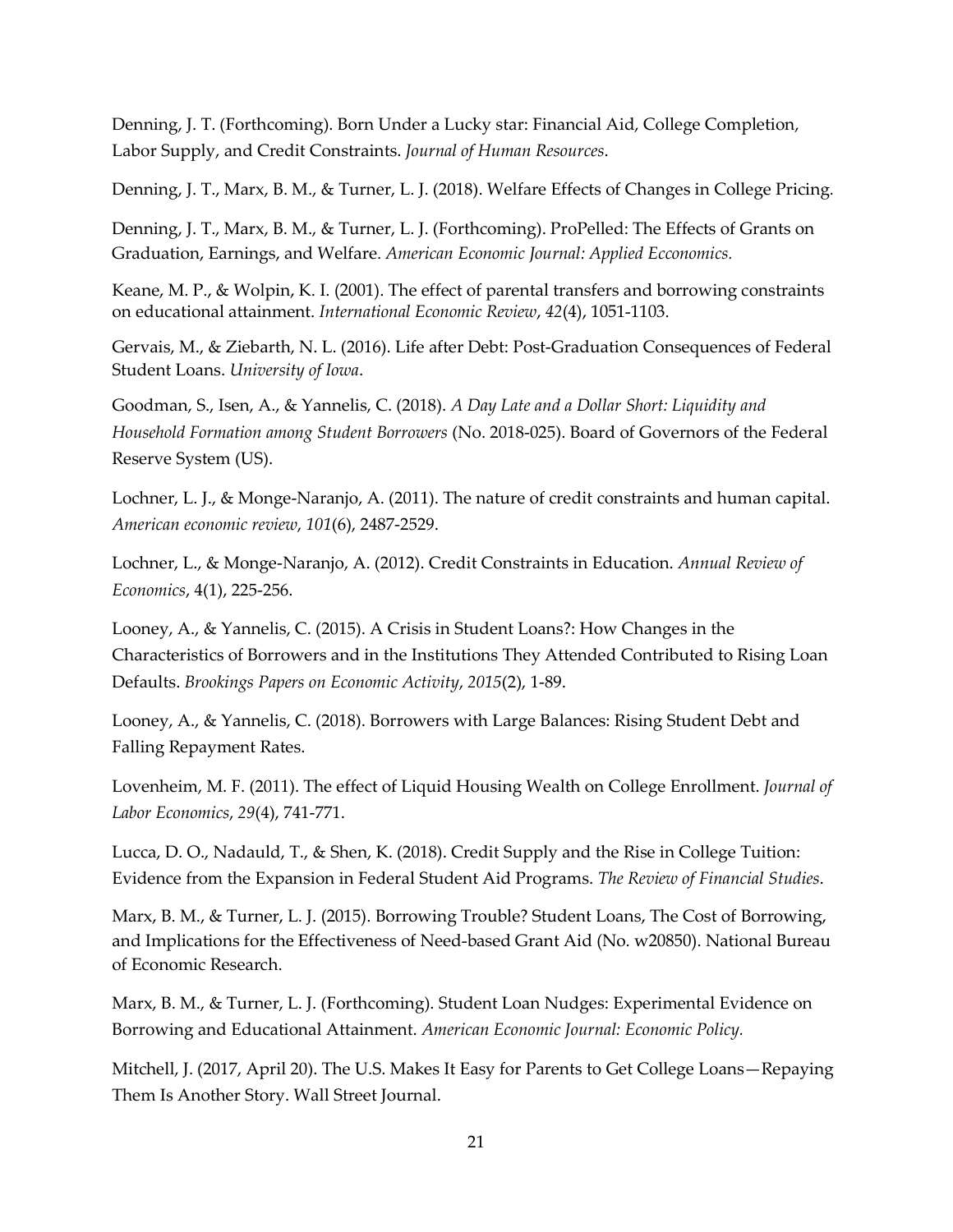Mezza, A., Ringo, D., Sherland, S., & Sommer, K. (2016). Student Loans and Homeownership.

Ost, B., Pan, W., & Webber, D. (2018). The Returns to College Persistence for Marginal Students: Regression Discontinuity Evidence from University Dismissal Policies. *Journal of Labor Economics*, *36*(3), 779-805.

Rothstein, J., & Rouse, C. E. (2011). Constrained after College: Student Loans and Early-career Occupational Choices. *Journal of Public Economics*, *95*(1-2), 149-163.

Schmeiser, M. D., Stoddard, C., & Urban, C. (Forthcoming). Selection of Student Loans and College Performance. *Journal of Consumer Affairs.*

Scott-Clayton, J. (2011). On Money and Motivation: A Quasi-experimental Analysis of Financial Incentives for College Achievement. *Journal of Human Resources*, *46*(3), 614-646.

Solis, A. (2017). Credit Access and College Enrollment. *Journal of Political Economy*, 125(2), 562- 622.

Stinebrickner, R., & Stinebrickner, T. (2008). The Effect of Credit Constraints on the College Drop-out Decision: A Direct Approach Using a New Panel Study. *American Economic Review*, *98*(5), 2163-84.

The Institute for College Access & Success. (2018). Student Debt and the Class of 2017. https://ticas.org/content/pub/student-debt-and-class-2017

Wiederspan, M. (2016). Denying Loan Access: The Student-level Consequences When Community Colleges Opt Out of the Stafford Loan Program. *Economics of Education Review*, *51*, 79-96.

Zimmerman, S. D. (2014). The Returns to College Admission for Academically Marginal Students. *Journal of Labor Economics*, *32*(4), 711-754.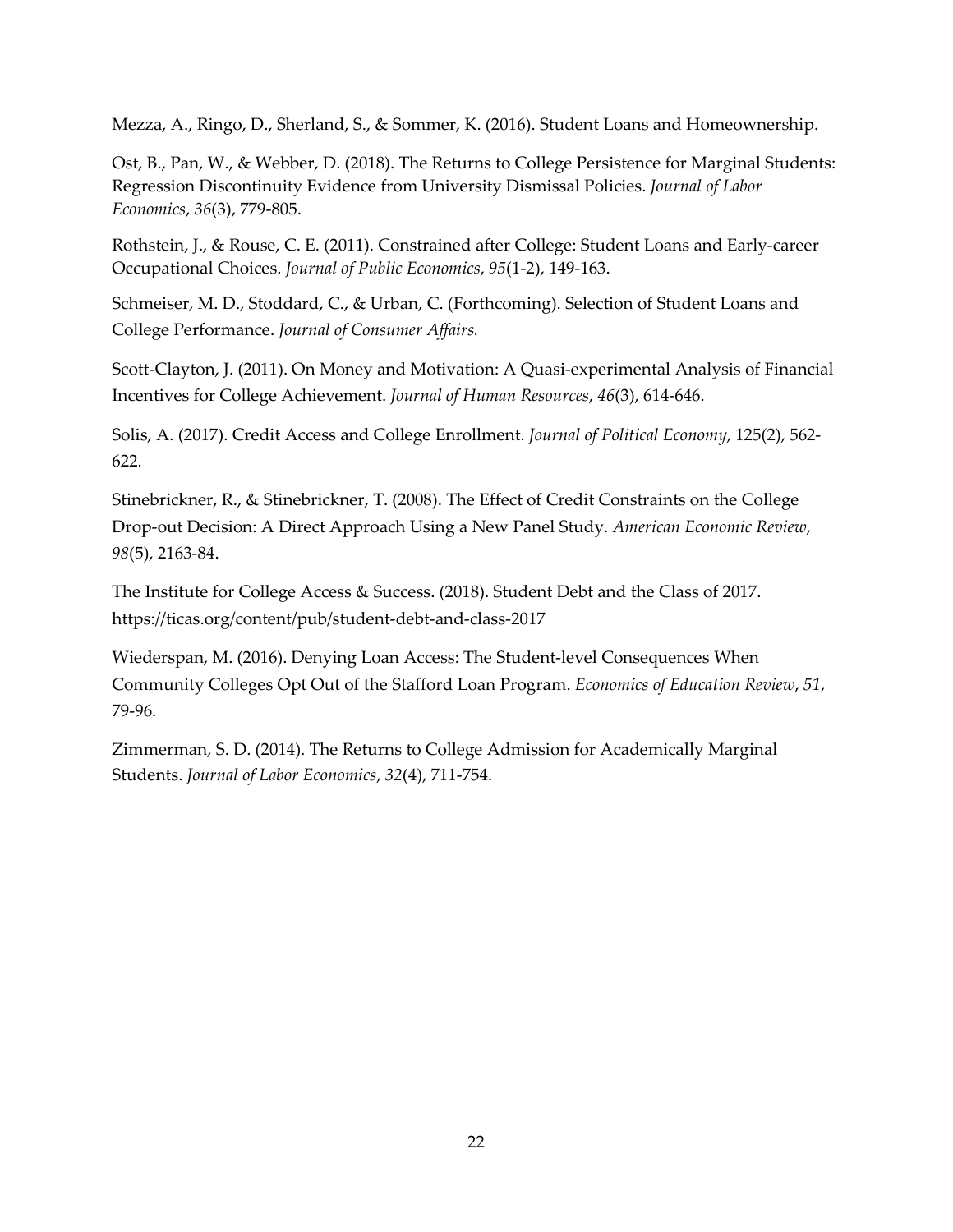Figure 1: Density



*Notes: The data are from USHE administrative records and cover students enrolled from 2011-2017. Panel A displays the density of students by completed credits completed among students who took out any federal loans. Panels B, C, and D show both students who took out federal student loans and students who did not at 30, 60, and 90 credits respectively. Panels B, C, and D have different vertical axes for borrowers and non borrowers—the right axis is for non borrowers and the left axis is for borrowers.*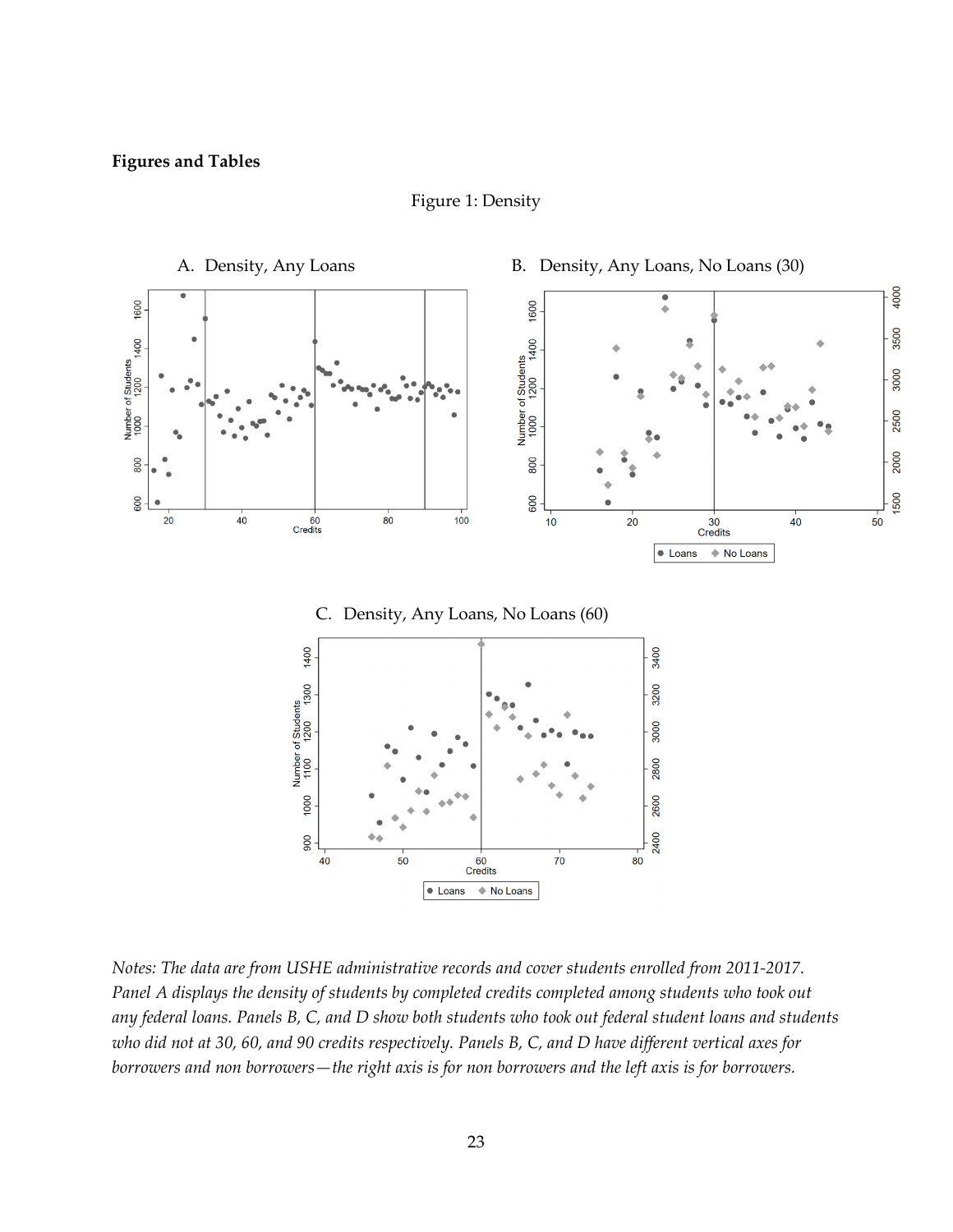

## **Figure 2: First Stage and Borrowing**

*Notes: The data are from USHE administrative records and cover students enrolled from 2011-2017. These figures plot cell averages by re-centered cumulative completed credit hours. The size of the dot corresponds to the number of students in the cell. The sample is restricted to students who borrowed any federal student loans. Panel A plots the probability of being the higher student classification—for students near the 30 credit cutoff this is second-year, near the 60 credit cutoff this is third-year. Panel B plots the probability of borrowing at the federal max for the lower classification (e.g. for the 30 credit cutoff borrowing at the first year maximum). Panel C plots the probability of borrowing loans greater than the lower federal maximum. Panel D plots total federal loans in Fall.*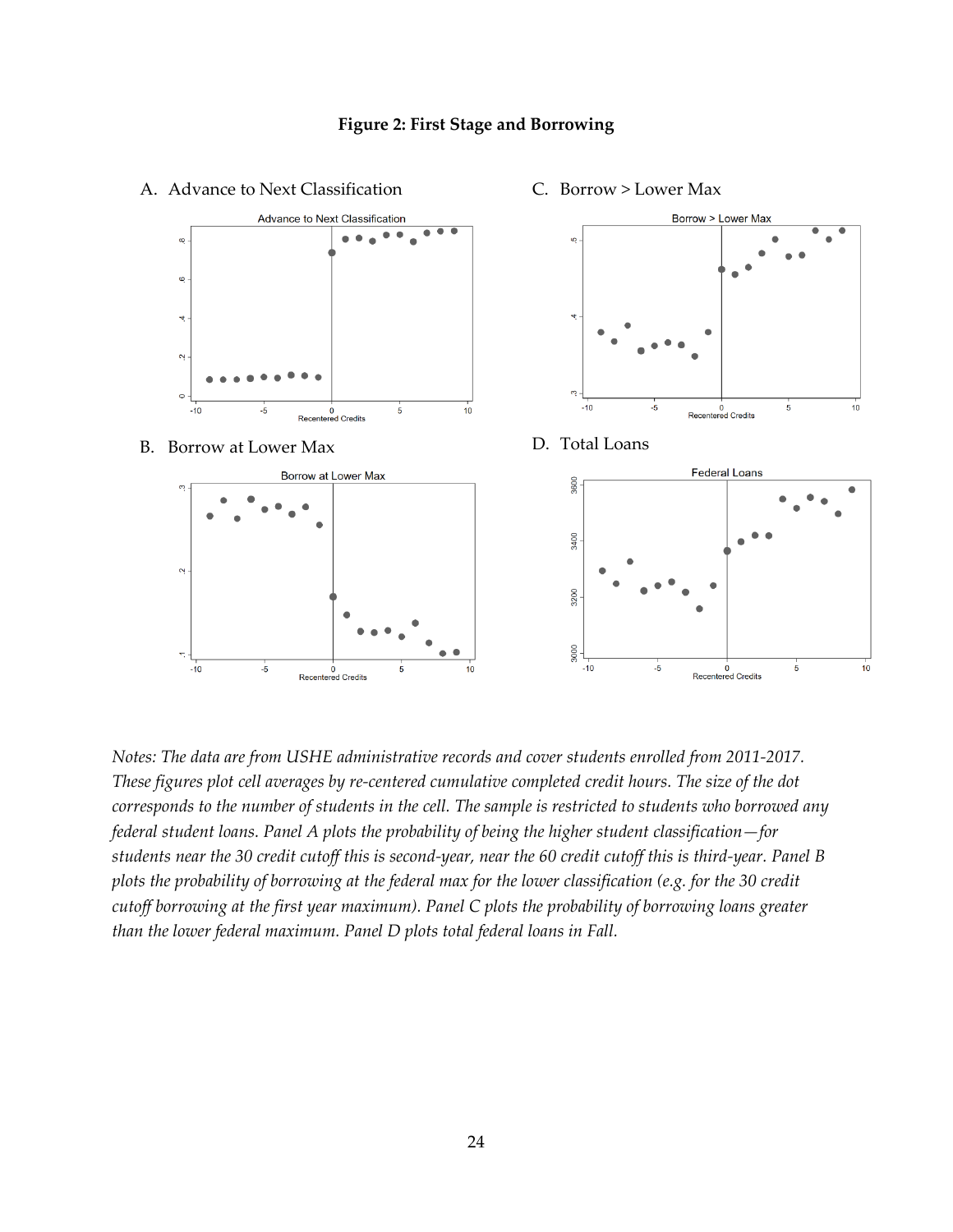

*Notes: The data are from USHE administrative records and cover students enrolled from 2011-2017. These figures plot cell averages by re-centered cumulative completed credit hours and the 30 and 60 credit cutoffs are stacked. The sample is restricted to students who borrowed any federal student loans. The size of the dot corresponds to the number of students in the cell. Panel A plots the probability of enrolling in the spring. Panel B plots the probability of enrolling in the next school year. Panel C and D plot the probability of graduating within 4 and 6 years of entry respectively.*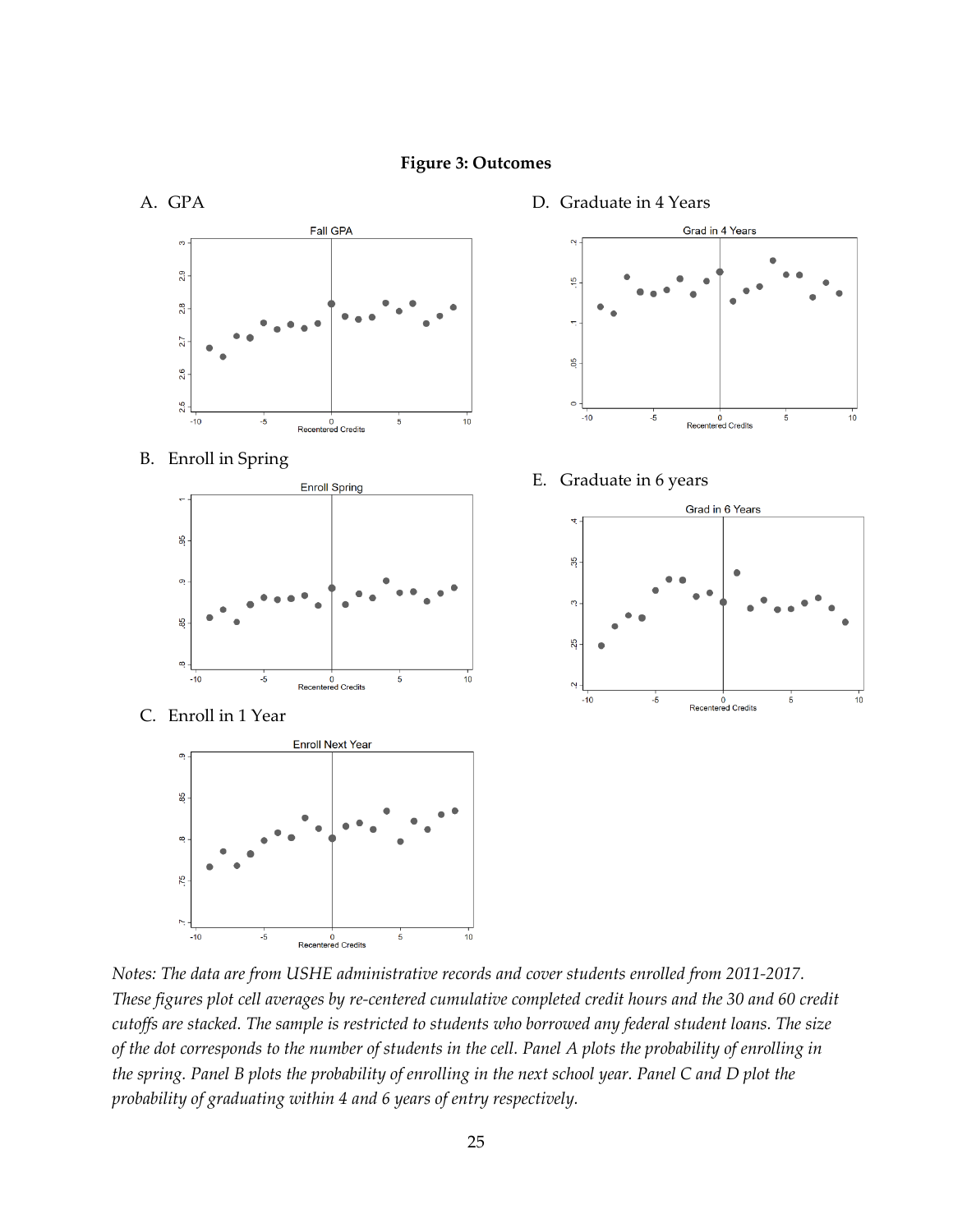Table 1: Probability of taking out any federal loan

|                      | Any Loan              |
|----------------------|-----------------------|
| $\geq$ 30/60 Credits | $-0.0054$<br>(0.0065) |
| Mean   Untreated     | 0.292                 |
|                      |                       |
| N                    | 99,020                |
| Bandwidth            | 6                     |
| Controls             | Yes                   |

*Notes: The data are from USHE administrative records and cover students enrolled from 2011-2017. This table tests whether students are more likely to borrow any federal loans when they become eligible for larger loan maxima. The sample includes all students. \* 0.10, \*\* 0.05, \*\*\* 0.01.*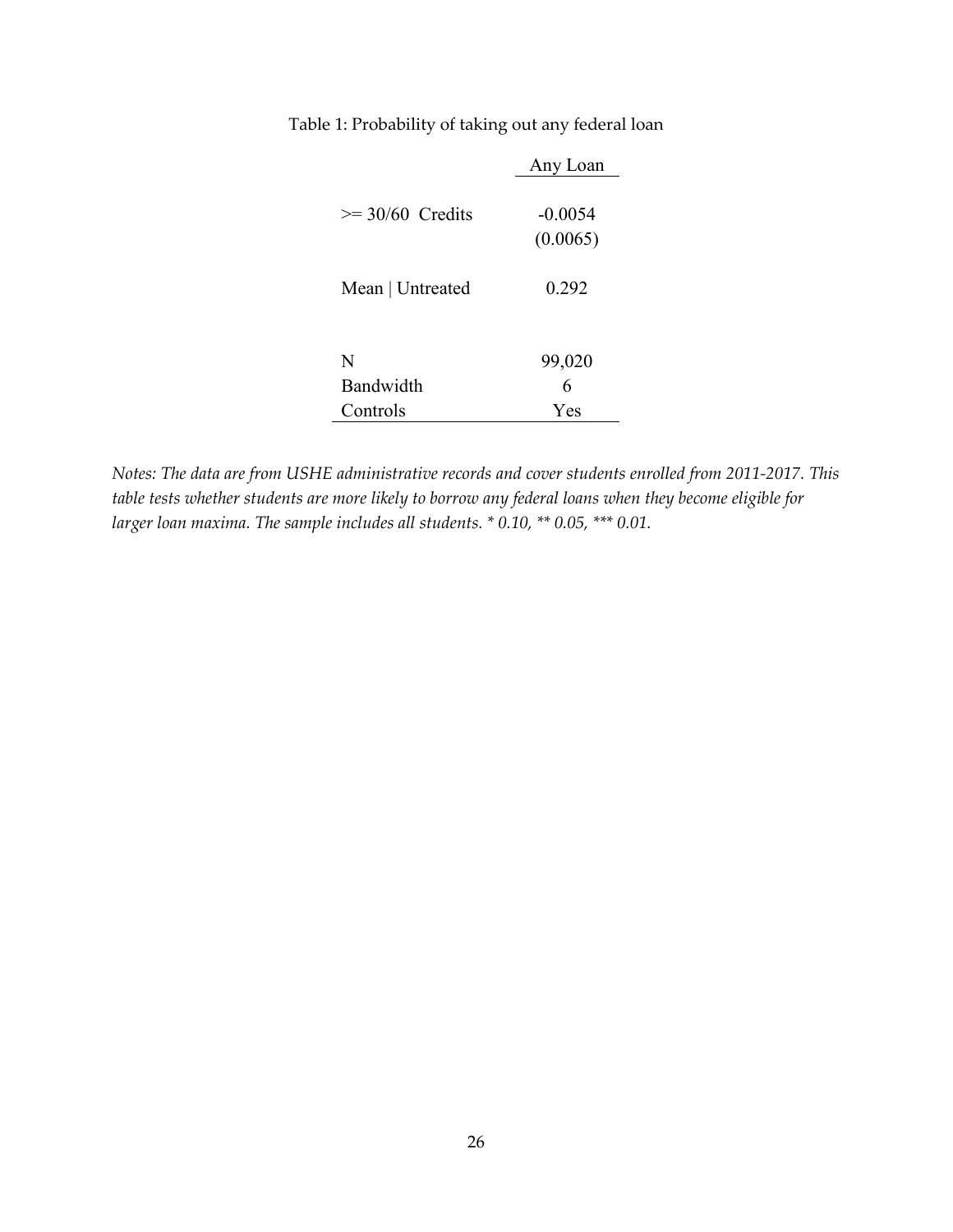|                      | Predicted<br>Graduation | Male     | White   | Age     |
|----------------------|-------------------------|----------|---------|---------|
| $\geq$ 30/60 credits | $-0.001$                | $-0.006$ | 0.017   | 0.031   |
|                      | (0.002)                 | (0.014)  | (0.010) | (0.185) |
| Mean   Untreated     | 0.148                   | 0.488    | 0.828   | 24.54   |
| N                    | 28,860                  | 28,860   | 28,860  | 28,860  |
| Bandwidth            | 6                       | 6        | 6       | 6       |

# Table 2: Covariate Balance

*Notes: The data are from USHE administrative records and cover students enrolled from 2011-2017. This table tests whether student observable characteristics are smooth through the threshold. The sample includes only students who borrowed any federal loans. \* 0.10, \*\* 0.05, \*\*\* 0.01.*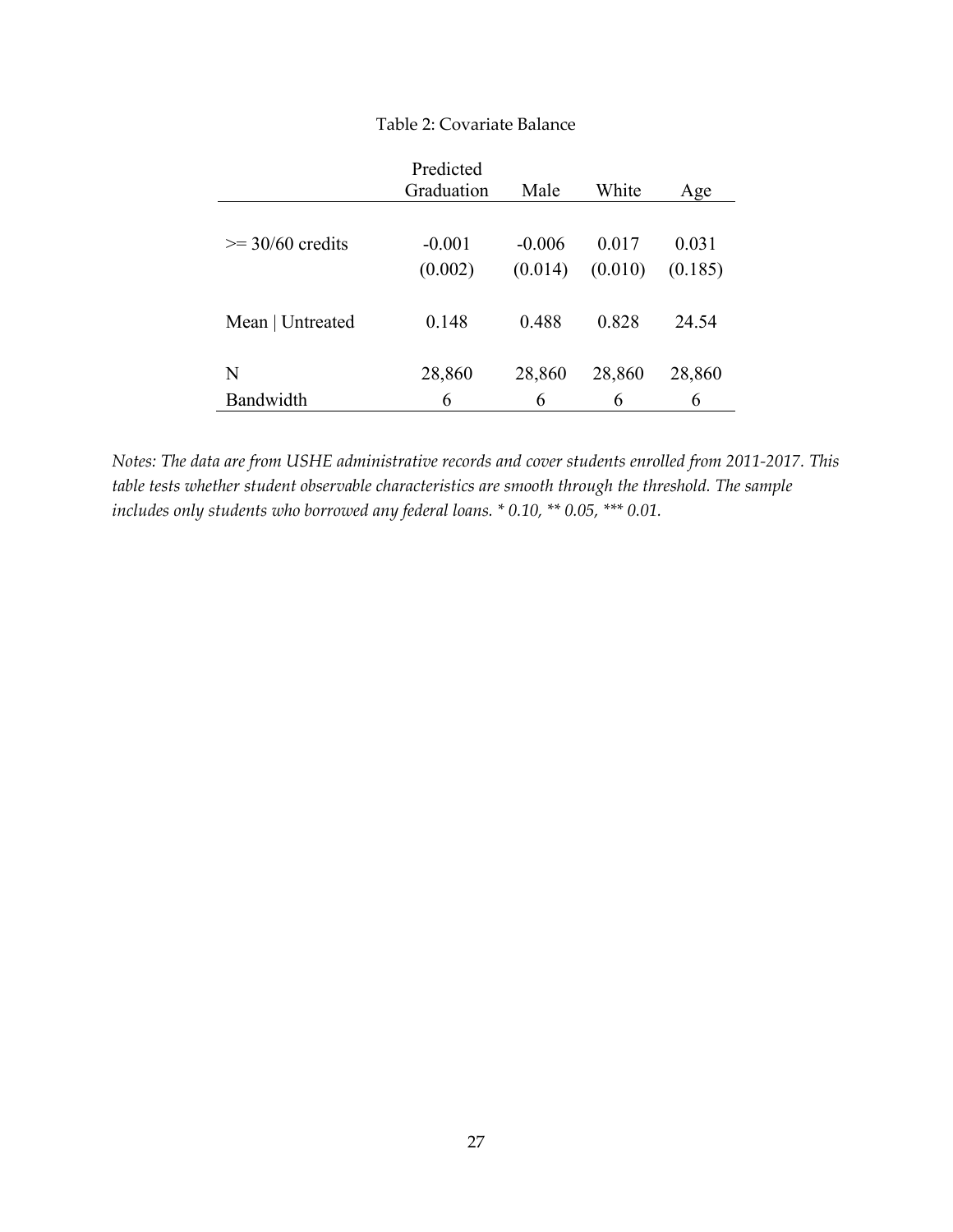|                      | Advance              | Borrow at<br>Max | Borrow ><br>Lower<br>Max | Federal<br>Loans | Borrow at<br>Lower<br>Sub. Max. | <b>Borrow</b><br>At Upper<br>Sub Max |
|----------------------|----------------------|------------------|--------------------------|------------------|---------------------------------|--------------------------------------|
|                      |                      |                  |                          |                  |                                 |                                      |
| $>=30/60$<br>Credits | $0.709***$           | $-0.121***$      | $0.0881***$              | 130.6**          | $-0.099***$                     | $0.116***$                           |
|                      | (0.00927)            | (0.0104)         | (0.0126)                 | (49.95)          | (0.00838)                       | (0.00837)                            |
| Mean $ $             |                      |                  |                          |                  |                                 |                                      |
| Untreated            | 0.107                | 0.253            | 0.372                    | 3,211.6          | 0.173                           | 0.05                                 |
| N                    | 28,860               | 28,860           | 28,860                   | 28,860           | 28,860                          | 28,860                               |
| Bandwidth            | 6                    | 6                | 6                        | 6                | 6                               | 6                                    |
| Controls             | Yes                  | Yes              | Yes                      | Yes              | Yes                             | Yes                                  |
|                      | Fed.<br>Grant<br>Aid | State Aid        | Institution<br>Aid       | Other<br>Aid     |                                 |                                      |
| $>=30/60$            |                      |                  |                          |                  |                                 |                                      |
| Credits              | 21.77                | 8.8              | 18.3                     | 12.1             |                                 |                                      |
|                      | (35.47)              | (13.3)           | (38.3)                   | (11.2)           |                                 |                                      |
| Mean $ $             |                      |                  |                          |                  |                                 |                                      |
| Untreated            | 1263.8               | 78.73            | 454.4                    | 57.6             |                                 |                                      |
| N                    | 28,860               | 28,860           | 28,860                   | 28,860           |                                 |                                      |
| Bandwidth            | 6                    | 6                | 6                        | 6                |                                 |                                      |
| Controls             | Yes                  | Yes              | Yes                      | Yes              |                                 |                                      |

### Table 3: First Stage and Borrowing Outcomes

*Notes: This table tests whether students who barely become eligible for additional loans see changes in their classification status and in their financial aid packages. All specifications control for the gender, race, and student age and have a bandwidth of six credits. Students within half a credit of 30 or 60 credits are excluded. The data are from USHE administrative records and cover students enrolled from 2011- 2017. \* 0.10, \*\* 0.05, \*\*\* 0.01.*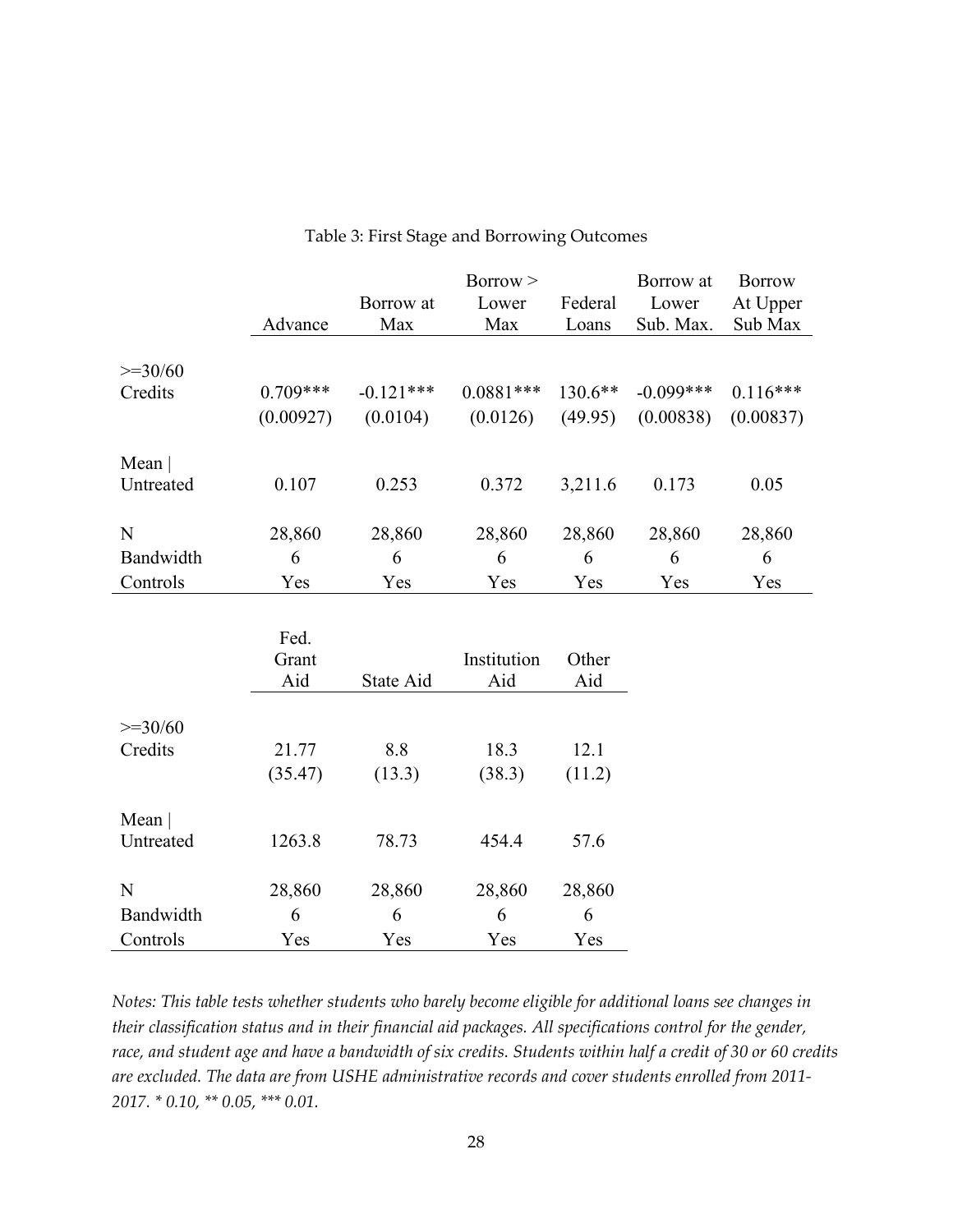# Table 4 Student Outcomes

|              | Fall<br><b>GPA</b> | Completed<br>Credits | Enroll<br>Spring | Enroll<br><b>Next</b><br>Year | Grad in<br>$4 \text{ yr}$ | Grad in<br>$5 \text{ yr}$ | Grad in<br>6 yr |
|--------------|--------------------|----------------------|------------------|-------------------------------|---------------------------|---------------------------|-----------------|
| $\geq$ 30/60 |                    |                      |                  |                               |                           |                           |                 |
| Credits      | 0.0004             | 0.033                | $-0.002$         | $-0.015$                      | $-0.022$                  | $-0.008$                  | 0.009           |
|              | (0.029)            | (0.194)              | (0.009)          | (0.011)                       | (0.012)                   | (0.017)                   | (0.022)         |
| Mean $ $     |                    |                      |                  |                               |                           |                           |                 |
| Untreated    | 2.76               | 10.13                | 0.879            | 0.829                         | 0.15                      | 0.27                      | 0.326           |
| N            | 28,743             | 28,822               | 28,860           | 24,185                        | 17,722                    | 13,660                    | 9,043           |
| Bandwidth    | 6                  | 6                    | 6                | 6                             | 6                         | 6                         | 6               |
| Controls     | Yes                | Yes                  | Yes              | Yes                           | Yes                       | Yes                       | Yes             |

*Notes: This table tests whether eligibility for additional loans affects educational outcomes. All specifications control for the gender, race, and institution fixed effects, and student age and have a bandwidth of six credits. Students within half a credit of 30 or 60 credits are excluded. The data are from USHE administrative records and cover students enrolled from 2011-2017. \* 0.10, \*\* 0.05, \*\*\* 0.01.*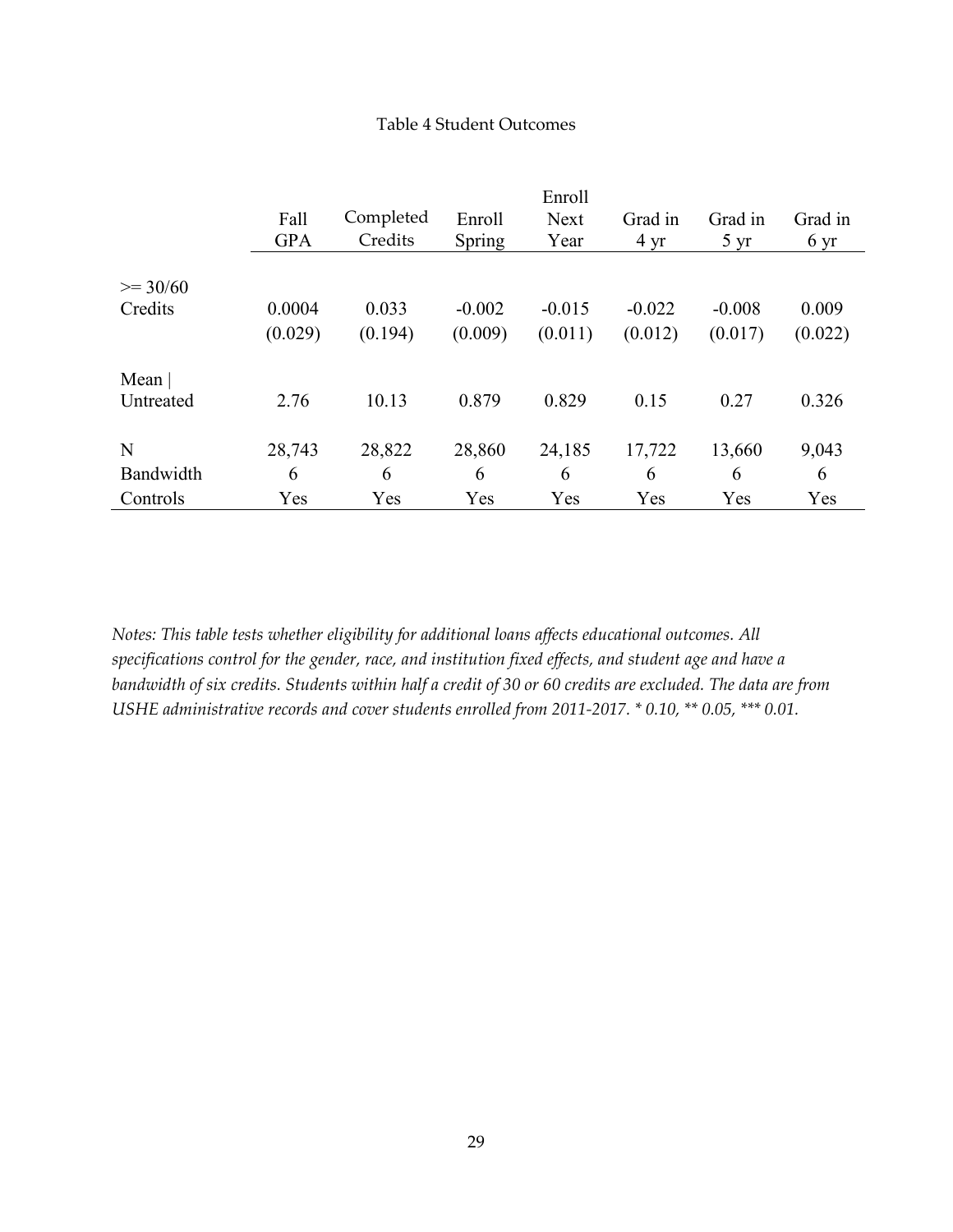# Table 5 Robustness

|                        | Enroll     |                                      |          |           |           |          |
|------------------------|------------|--------------------------------------|----------|-----------|-----------|----------|
|                        | Fall       | Completed                            | Enroll   | Next      | Grad in   | Grad in  |
|                        | <b>GPA</b> | Credits                              | Spring   | Year      | 4yr       | 6yr      |
|                        |            |                                      |          |           |           |          |
|                        |            | A. Bandwidth=6, No Covariates        |          |           |           |          |
| Credits $\geq$ 30/60   | 0.004      | 0.012                                | $-0.002$ | $-0.012$  | $-0.022$  | 0.001    |
|                        | (0.029)    | (0.209)                              | (0.009)  | (0.012)   | (0.012)   | (0.022)  |
|                        |            |                                      |          |           |           |          |
| N                      | 28,743     | 28,822                               | 28,860   | 24,185    | 17,722    | 9,043    |
|                        |            |                                      |          |           |           |          |
|                        |            | B. Bandwidth=6, No Donut, Covariates |          |           |           |          |
| Credits $\geq$ =30/60  | 0.020      | 0.053                                | 0.007    | $-0.018$  | $-0.008$  | $-0.006$ |
|                        | (0.024)    | (0.161)                              | (0.008)  | (0.010)   | (0.010)   | (0.019)  |
|                        |            |                                      |          |           |           |          |
| N                      | 31,823     | 31,910                               | 31,956   | 26,765    | 19,558    | 9,948    |
|                        |            |                                      |          |           |           |          |
|                        |            | $C.$ Bandwidth=3, Covariates         |          |           |           |          |
| Credits $\geq$ = 30/60 | 0.041      | 0.332                                | 0.00318  | $-0.0056$ | $-0.0164$ | 0.0618   |
|                        | (0.048)    | (0.310)                              | (0.015)  | (0.019)   | (0.020)   | (0.036)  |
|                        |            |                                      |          |           |           |          |
| N                      | 14,205     | 14,239                               | 14,260   | 11,926    | 8,716     | 4,493    |
|                        |            |                                      |          |           |           |          |
|                        |            | D. Bandwidth=9, Covariates           |          |           |           |          |
| Credits $\geq$ = 30/60 | 0.000      | $-0.029$                             | $-0.005$ | $-0.018*$ | $-0.006$  | $-0.011$ |
|                        | (0.023)    | (0.153)                              | (0.007)  | (0.009)   | (0.009)   | (0.017)  |
|                        |            |                                      |          |           |           |          |
| N                      | 41,851     | 41,970                               | 42,027   | 35,188    | 26,017    | 13,378   |
|                        |            |                                      |          |           |           |          |

*Notes: This table shows robustness to excluding covariates (Panel A), including students within half a credit of exactly 30 or 60 credits (Panel B), or varying the bandwidth (Panel C and D). The data are from USHE administrative records and cover students enrolled from 2011-2017. \* 0.10, \*\* 0.05, \*\*\* 0.01.*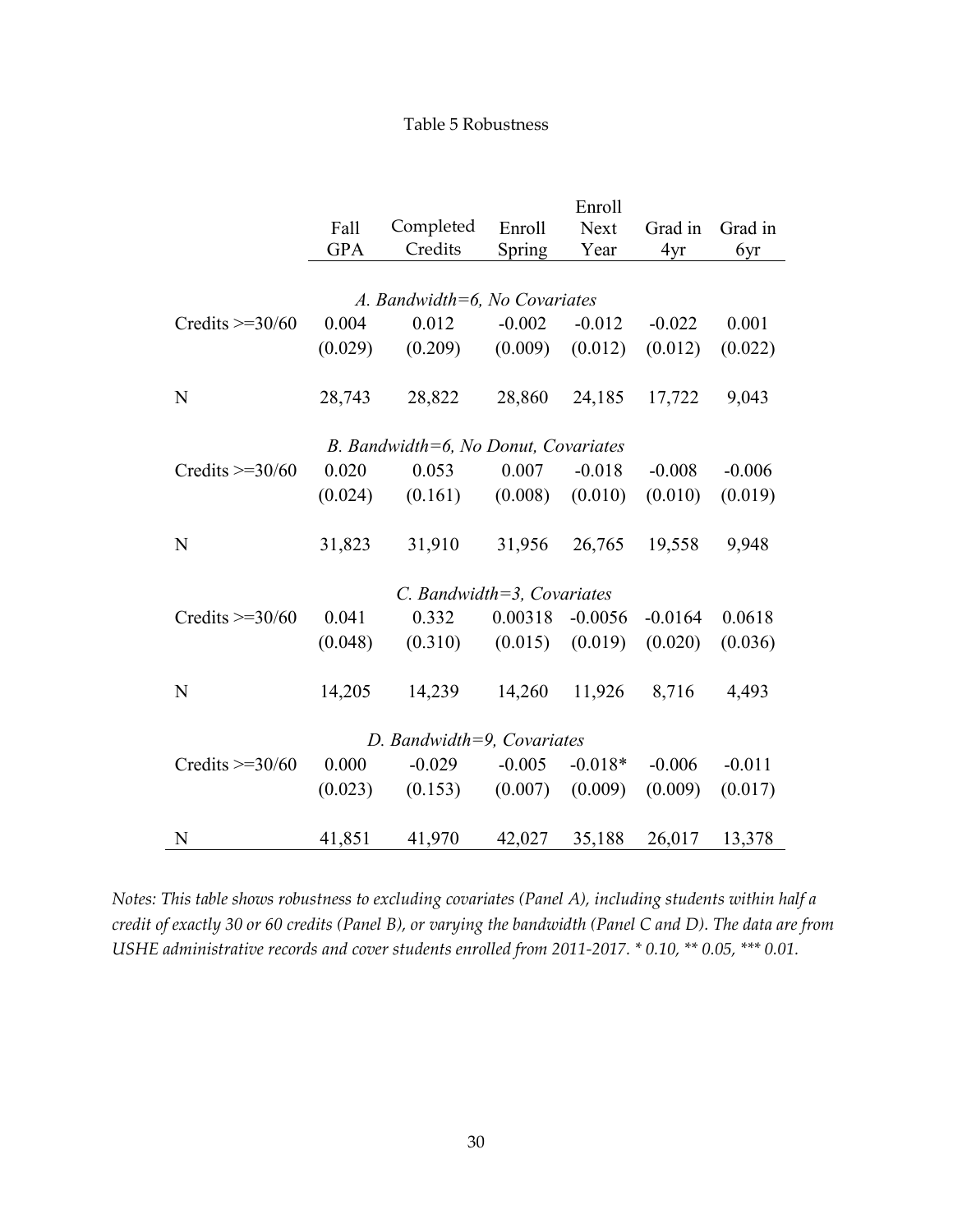# *A. Cutoff=60*

|                   |            |           |          | Enroll      |                |         |
|-------------------|------------|-----------|----------|-------------|----------------|---------|
|                   | Fall       | Completed | Enroll   | <b>Next</b> | Grad in        | Grad in |
|                   | <b>GPA</b> | Credits   | Spring   | Year        | $4 \text{ yr}$ | 6 yr    |
|                   |            |           |          |             |                |         |
| $Credits \geq 60$ | 0.001      | 0.064     | $-0.017$ | $-0.021$    | $-0.019$       | 0.036   |
|                   | (0.040)    | (0.318)   | (0.012)  | (0.016)     | (0.017)        | (0.029) |
|                   |            |           |          |             |                |         |
| N                 | 14,365     | 14,415    | 14,431   | 12,009      | 9,542          | 5,260   |
| Bandwidth         | 6          | 6         | 6        | 6           | 6              | 6       |
| Controls          | Yes        | Yes       | Yes      | Yes         | Yes            | Yes     |

# B. Cutoff=30

|                   | Fall<br><b>GPA</b> | Completed<br>Credits | Enroll<br>Spring | Enroll<br><b>Next</b><br>Year | Grad in<br>$4 \text{ yr}$ | Grad in<br>6 yr |
|-------------------|--------------------|----------------------|------------------|-------------------------------|---------------------------|-----------------|
| $Credits \geq 30$ | 0.000              | 0.083                | 0.012            | $-0.006$                      | $-0.025$                  | $-0.027$        |
|                   | (0.041)            | (0.218)              | (0.013)          | (0.017)                       | (0.017)                   | (0.033)         |
| N                 | 14,378             | 14,407               | 14,429           | 12,176                        | 8,180                     | 3,783           |
| Bandwidth         | 6                  | 6                    | 6                | 6                             | 6                         | 6               |
| Controls          | Yes                | Yes                  | Yes              | Yes                           | Yes                       | Yes             |

N*otes: This table considers the 30 and 60 credit cutoff separately. Students within half a credit of 30 or 60 credits are excluded. The data are from USHE administrative records and cover students enrolled from 2011-2017. \* 0.10, \*\* 0.05, \*\*\* 0.01.*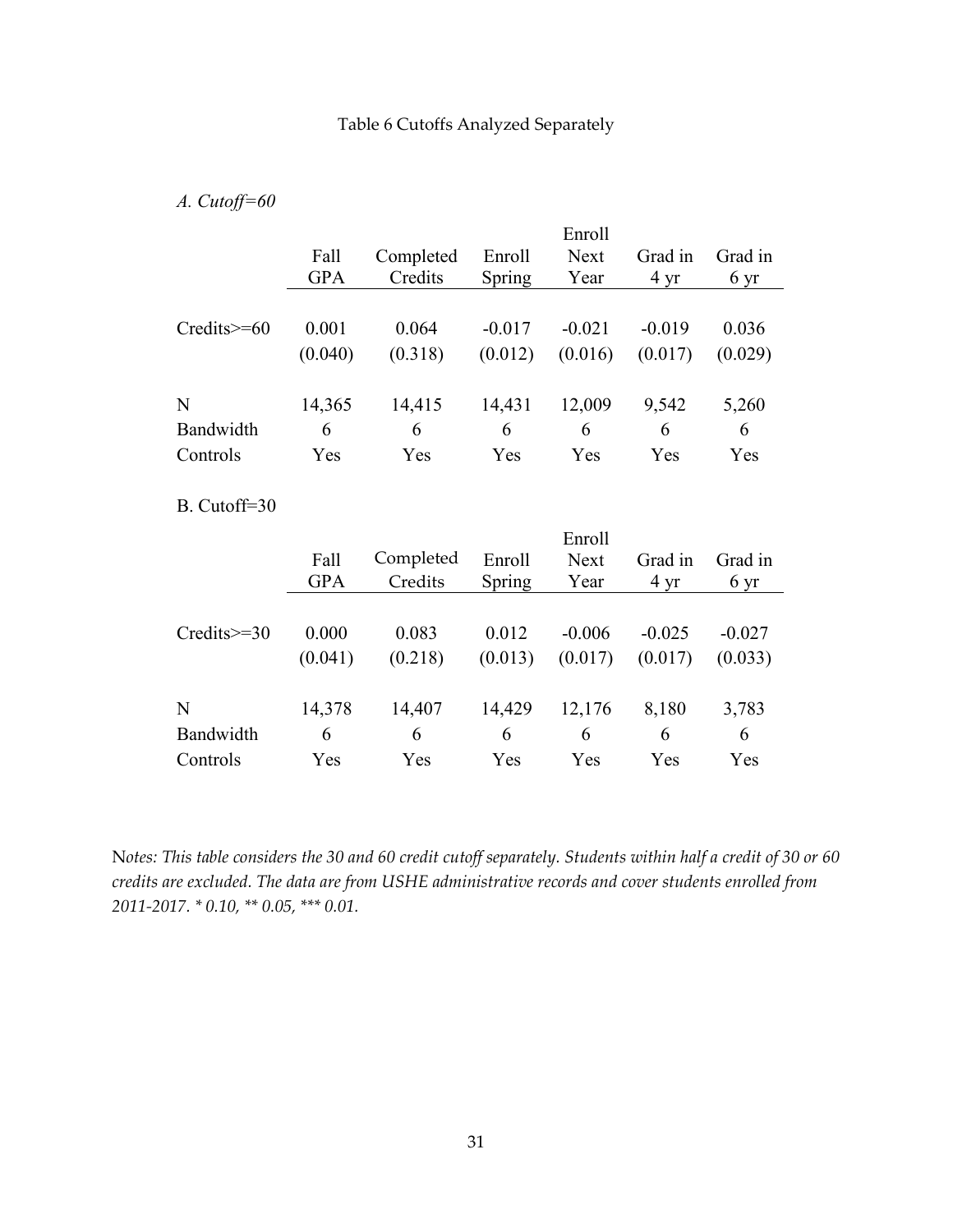| Table 7 RD Difference and All Students |  |  |
|----------------------------------------|--|--|
|----------------------------------------|--|--|

|                            |            |            |          | Enroll     |            |          |           |                |                   |
|----------------------------|------------|------------|----------|------------|------------|----------|-----------|----------------|-------------------|
|                            | Fall       | Completed  | Enroll   | Next       | Grad in 4  | Grad in  |           |                |                   |
|                            | <b>GPA</b> | Credits    | Spring   | Year       | yr         | 6 yr     |           |                |                   |
| A. RD Difference           |            |            |          |            |            |          |           |                |                   |
| $\geq$ 30/60 Credits * Any |            |            |          |            |            |          |           |                |                   |
| Loans                      | $-0.057$   | $-0.207$   | $-0.016$ | $-0.016$   | $-0.043**$ | $-0.002$ |           |                |                   |
|                            | (0.036)    | (0.230)    | (0.014)  | (0.014)    | (0.014)    | (0.025)  |           |                |                   |
| $>=$ 30/60 Credits         | $0.050*$   | $0.25*$    | 0.001    | 0.001      | $0.021**$  | 0.009    |           |                |                   |
|                            | (0.021)    | (0.123)    | (0.008)  | (0.008)    | (0.008)    | (0.013)  |           |                |                   |
| N                          | 94,371     | 98,202     | 84,205   | 84,205     | 64,527     | 37,907   |           |                |                   |
| Bandwidth                  | 6          | 6          | 6        | 6          | 6          | 6        |           |                |                   |
| Controls                   | Yes        | Yes        | Yes      | Yes        | Yes        | Yes      |           |                |                   |
| <b>B.</b> All Students     |            |            |          |            |            |          |           |                |                   |
|                            |            | Borrow >   |          |            |            |          | Enroll    |                |                   |
|                            |            | Lower      | Federal  | Fall       | Completed  | Enroll   | Next      | Grad in        | Grad              |
|                            | Advance    | Max        | Loans    | <b>GPA</b> | Credits    | Spring   | Year      | $4 \text{ yr}$ | in $6 \text{ yr}$ |
| $>=$ 30/60 Credits         | $0.681***$ | $0.025***$ | 27.3     | 0.032      | 0.057      | $-0.004$ | $-0.0075$ | $0.023***$     | 0.014             |
|                            | (0.00)     | (0.00)     | (26.19)  | (0.02)     | (0.09)     | (0.00)   | (0.01)    | (0.01)         | (0.01)            |
| Mean   Untreated           | 0.123      | 0.109      | 938.0    | 2.68       | 9.76       | 0.857    | 0.406     | 0.2            | 0.453             |
|                            |            |            |          |            |            |          |           |                |                   |
| N                          | 176,959    | 99,020     | 99,020   | 94,371     | 174,971    | 176,959  | 162,144   | 108,339        | 81,706            |
| Bandwidth                  | 6          | 6          | 6        | 6          | 6          | 6        | 6         | 6              | 6                 |
| Controls                   | Yes        | Yes        | Yes      | Yes        | Yes        | Yes      | Yes       | Yes            | Yes               |

*Notes: This table uses students who did not borrow in estimation. Panel A uses all students in a regression discontinuity difference estimator. Panel B estimates on all available students and does not condition on borrowing. The data are from USHE administrative records and cover the maximum number of years available for each of the outcomes. \* 0.10, \*\* 0.05, \*\*\* 0.01.*